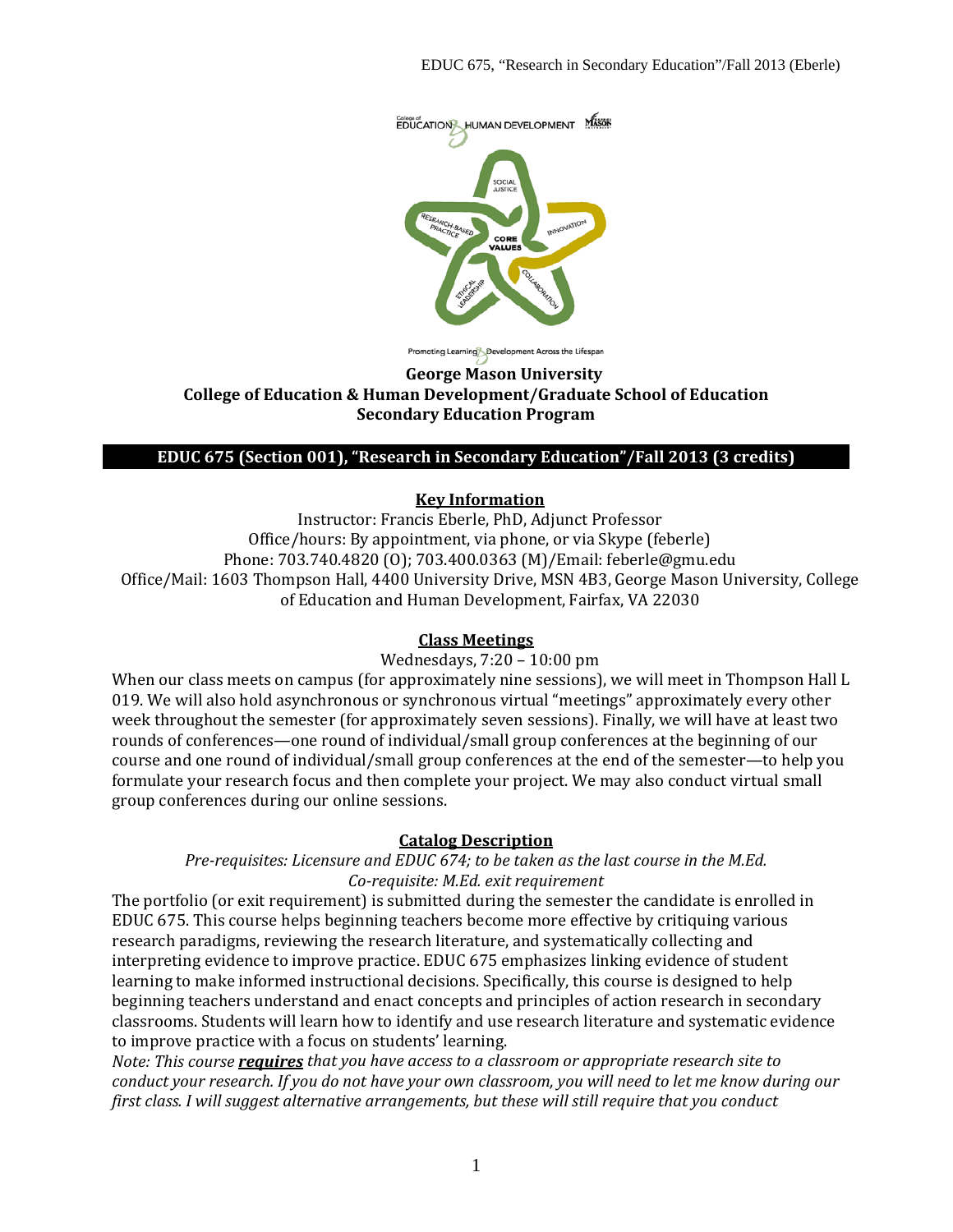*research in a classroom setting on a teaching strategy.*

# **Relationships to Professional Standards**

By the end of this course students will demonstrate an understanding and application of subject area standards aligned with the National Content Standards and identified by their Specialized Professional Association (SPA):

- Social studies teachers: National Council for the Social Studies, http://www.ncss.org/
- English teachers: National Council of Teachers of English, http://www.ncte.org/
- Math teachers: National Council of Teachers of Mathematics, http://www.nctm.org/
- Science teachers: National Science Teachers Association, http://www.nsta.org/

Students should also have an understanding of and be able to apply the teaching and learning standards as outlined by the Interstate New Teacher Assistance and Support Consortium (INTASC):

• www.ccsso.org/Documents/2011/InTASC\_Model\_Core\_Teaching\_Standards\_2011.pdf Finally, students should be aware of the skills framework of the Partnership for 21st Century Skills and the professional guidelines offered by the National Board for Teaching Standards:

- www.p21.org/overview/skills-framework
- http://www.nbpts.org/the\_standards/the\_five\_core\_propositio

# **CEHD Core Values Commitment**

The College of Education & Human Development is committed to collaboration, ethical leadership, innovation, research-based practice, and social justice. Students are expected to adhere to these principles. This course supports these values by providing students with learning experiences that necessitate collaboration; providing students opportunities to reflect on their teaching and leadership roles in classroom and school contexts; calling on students to develop and participate in innovative research-based practice; and requiring students to reflect on their pedagogies in light of social justice issues. These Core Values are aligned with course outcomes as described below. See **<http://cehd.gmu.edu/values/>** for more information.

# **Course Outcomes and Objectives**

This course is designed to enable students to:

- 1) demonstrate an understanding of the process and components used in action research by conducting and assessing a chosen scholarly inquiry situated in their classroom and impact on students' learning (research-based practice; innovation)
- 2) prepare a research proposal which makes explicit links between theory and practice (research-based practice)
- 3) examine ethical considerations when conducting action research (research-based practice; social justice)
- 4) conduct action research which includes: research question(s), research proposal; review of related literature; methods; data collection/analysis; findings; discussion of impact on students, teachers, and the education field (research-based practice)
- 5) participate in critical and collaborative inquiries to gain multiple perspectives in interpreting research and for validation and peer review of research (collaboration; ethical leadership)
- 6) demonstrate integration of national and state standards for content and pedagogy as related to their research question(s) by reflecting on their own teaching practice and its impact on students' learning (SPA standards respective to students' discipline)
- 7) demonstrate skills in the application of technology and use of resources in action research (innovation)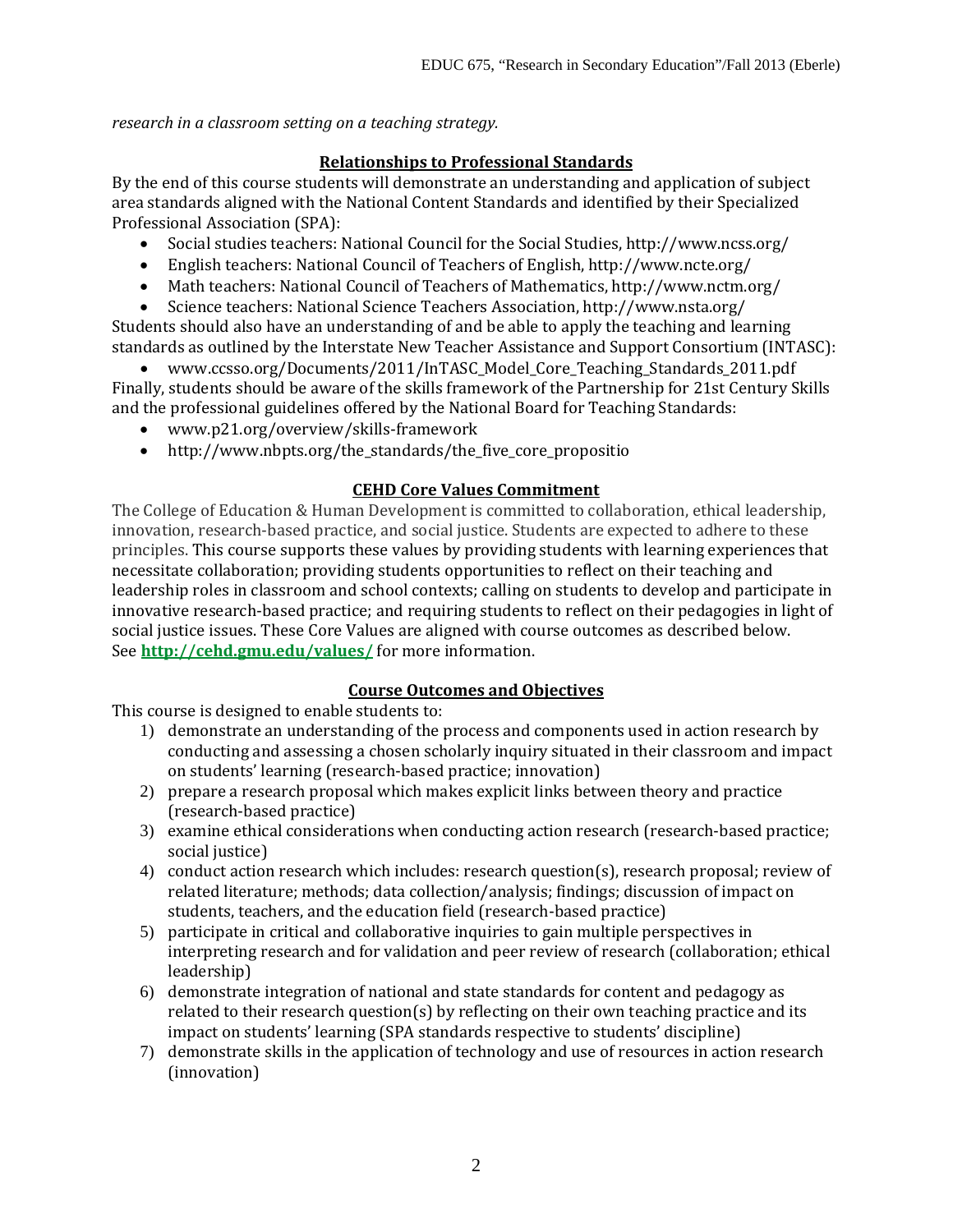Students will achieve these outcomes through the following objectives:

- 1) Prepare a research proposal that includes the research context, a problem statement, a research question and outcomes, and a data collection plan which makes explicit links between theory and practice. Students will brainstorm (in whole class and small group settings), give peer feedback online, self-reflect, and post a viable plan to conduct a research study in the classroom. Students will access resources and references, and conduct a review of the literature online. The proposal will be judged on its viability and level of practical application, given the time constraints of the semester.
- 2) Conduct an action research project in a local school or classroom. Students will prepare all data collection instruments to conduct the study. Prior to implementation, data collection instruments will be peer and instructor reviewed in online and/or face-to-face discussion forums. Students will be assigned to research teams that will troubleshoot and provide support as data is collected. Results will be shared and students will provide feedback to each other on the presentation and interpretation of data.
- 3) Review professional strengths and weaknesses of the action research process through peer review and self-assessment. Students will participate in weekly online and/or face-to-face discussions of their progress throughout the research process.
- 4) Write an action research report (using APA format) that includes the context for the study, research question(s) and outcomes, a review of related literature, methodology, data collection/analysis, implications, limitations, and an action plan. Students will review example research reports from prior semesters. Students will post drafts of their complete report and its sections on Blackboard for peer and instructor review and feedback using the rubric used to assess the report. Students will present a summary of their report to their peers in brief in-class presentations and a poster session format at the end of the semester.
- 5) Work in small groups to identify one authentic, alternative, preferably contemporary media-based method through which they will share the results of their action research findings. Each group will design and enact a presentation that moves the public understanding of group members' studies along. Groups might choose to create a collective presentation on group members' projects you might highlight one group member's project and findings. Groups might highlight the very importance of action research or summarize the findings of group members' efforts.

# **Course Delivery**

The primary purpose of this course is for you to learn how to conduct action research and apply it in your classroom in order to improve your teaching and your students' learning. Throughout the course, you will complete activities that you will later be able to insert—some almost verbatim into your final action research report. This course is approximately 50% face-to-face and 50% online and is considered a hybrid course. This course is student-centered and will be conducted using a project-based approach. Your research questions and methodology will be the focus of the course and will drive readings, classroom discussions, peer review activities, reflections, and the action research project that you complete. The purpose of the class discussions and peer review sessions will be to support completion of our action research projects and provide opportunities for us to learn about and analyze methods and techniques of action research. You will have the opportunity to construct knowledge and critically reflect on the research process as you complete the action research proposal and report, and then prepare your "Action Research Impact Presentation" for graduation.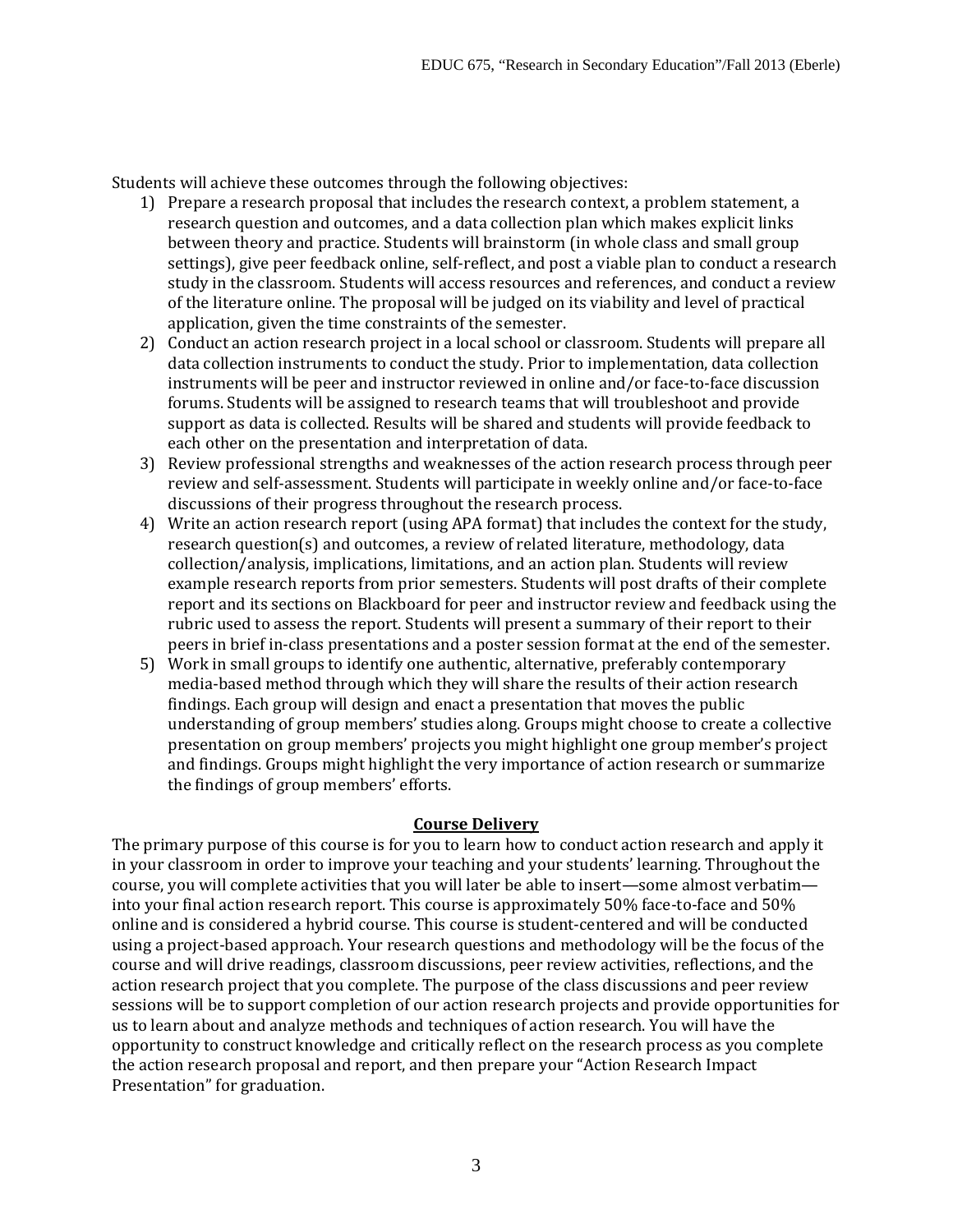The course will be delivered through a variety of online, face-to-face, and individualized instructional approaches. Online sessions will be conducted in both synchronous and asynchronous formats, but you will be expected to post your own reflections and assignments and respond to peers' and instructors' postings and feedback by the end of each designated class week (midnight US eastern standard time each Sunday). During class meetings there will be large group, small group, and individual activities. Online classes are considered regular instructional time and the assignments given during that time are the equivalent those from an in-class session. The online classes involve research, use of professional web sites, synchronous and asynchronous discussions (during specified timeframes), peer review, email with the instructor and classmates, readings, writing reflections, and other assignments. GMU's BlackBoard course framework will be used regularly throughout the course. Your GMU email address is required for communication with the course instructor and must be active by the first week of class. Please inform me of any accessibility problems the first day of class.

Participants conduct independent research, as well as communicate with each other and the instructor via electronic media. In general, we will engage in four activities during our time together:

- 1. Mini-lectures, activities, and discussions related to research methods led by both the instructor and course participants and supported by the course text and other selected readings
- 2. Discussions of the week's readings led by the instructor and course participants
- 3. Research and critical friends and Action Research Impact group meetings in which students concentrate on selected readings, provide feedback and support for each others' writing and research processes, and share how they have presented their research efforts to authentic audiences
- 4. Individual, small group, and whole group meetings to discuss research efforts

Please note that because you can learn from each other, and because teaching is often a collaborative effort, you will frequently work in groups. This will give you a chance to share ideas, be exposed to a range of perspectives and experiences, and support each other as you continue to develop your teaching and researching skills.

# **Course Overview**

Teachers are often encouraged to implement "research-based" practices, required to attend workshops where research findings are presented, provided with lists of books that synthesize research, and asked to suggest changes in practice based on the implications of research. Although these practices have their usefulness, the assumption implicit in much of the discourse surrounding educational research is that teachers are *consumers* and/or *objects* of research, rather than *producers* of research. The past two decades have seen a growing movement to upend those assumptions through an emphasis on the importance of action research. Thus, the research and theory we will read and the methodologies with which we will engage are those associated with "action research" (i.e., research conducted by teachers for professional purposes). Action research positions teachers as *producers* of knowledge—professionals who can learn about and improve their practice by studying important questions that grows from their own knowledge, experiences and observations.

This class is designed to support you in using and building on the ideas and content you have encountered in your previous coursework. Most importantly, the course assists you as you consider ways to better support children and youth. In other words, your current and future students are at the center of our work. Toward these ends, the course requires you to conceptualize, design, and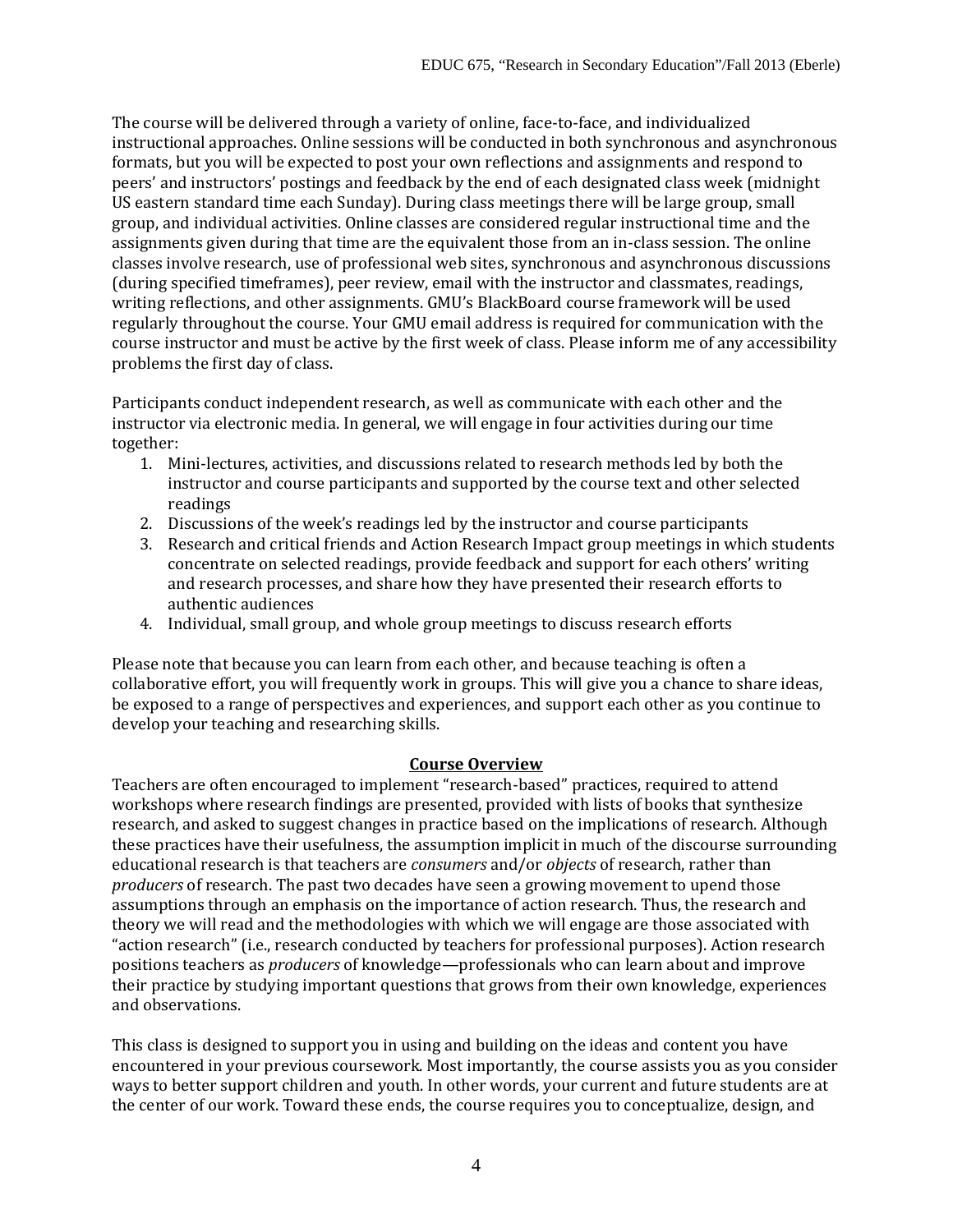begin to implement an original research project in your school/classroom. Only if we attempt to live these action research (also called "teacher research" and "practitioner research") processes in this course will you be able to use them eventually in your own teaching practices. Thus, for every activity in this course, you must act and study with multiple lenses—as a student, teacher, and advocate. Although the work required to achieve these goals is intensive, the course is designed to provide you with much support. You will need to hit the ground running, starting your research project early, and working on it steadily. Through our readings, we will explore research methodologies, analyses of the history and impact of action research, and the efforts of other action researchers. Our readings and discussions will help you develop your own rationale and "road map" for your inquiry project. We will dig into readings together, write often and share our writing with one another, and support each other in our research goals.

#### **Instructor Introduction and Theoretical Framework**

I believe that the best teachers know themselves as professionals in the broadest sense; knowledge, skills and character. I will ask you also to express yourselves as professionals in a variety of ways, including text, photography, anthropology, interpersonal, visual and as community constituent. I will expect you to be your best, brightest, most thoughtful and most creative selves (while having some fun too). I intend that this course will be one that you remember, and that you will care passionately about the work we do. I will have uncompromising professional standards for your behavior, participation, and openness. At the same time, I will do everything possible to ensure that you meet these standards. My hope is that we will experience much intellectual collaboration, engaging discussion, professional camaraderie and laughter. I encourage you to take risks, celebrate those risks and those taken by your colleagues.

I approach all educational experiences with the goal of helping students to learn to be active, curious, engaged, creative, and citizens of a just society. It is important for us as educators to approach our teaching with a simultaneously critical and creative perspective: when we assess current teaching practices, we also begin to develop new ones. I bring to this class the perspectives of a veteran teacher, teacher educator and teacher advocate, as well as the points of view from educational politics, scientist and artist. I offer an explicit critique of teaching and learning: as a classroom science teacher with more than fifteen years' experience, an advocate for teachers, critical friend of education, scholar, scientist, exploring technologist, parent of two children, and an advocate for children and youth and schools. Perhaps most importantly to you, I have spent my school, university teaching, and career working in and for K-12 teachers and schools (mostly secondary) with a wide range of children and youth. It is my hope that you will identify and express the experiences that influence your thinking. Taking on the role of an action researcher, it will be important for you to know yourself and the views you "see" the world and in particular your classroom. I am excited about the opportunity to be able to support you in this class as you investigate your classrooms. Finally, much as you as educators and university students must be concerned with your own development and others' assessments of your class efforts, I am committed to my growth as a teacher, teacher educator and person. I will ask for your support in my learning as I assist your inquiry processes and as I consider the prospect of authoring (or coauthoring with you) articles exploring how best to help teachers conduct action research in disciplinary contexts.

During this class, I will ask you to think of the teaching strategies we use in class and that you plan to use as research interventions in your own classroom in three categories, which are framed by an assessment-driven, "backwards" design:

1) "Ways Out": What is the student's "way out" of the text or activity with which you are asking them to engage? That is, what artifacts and demonstrations will the student complete to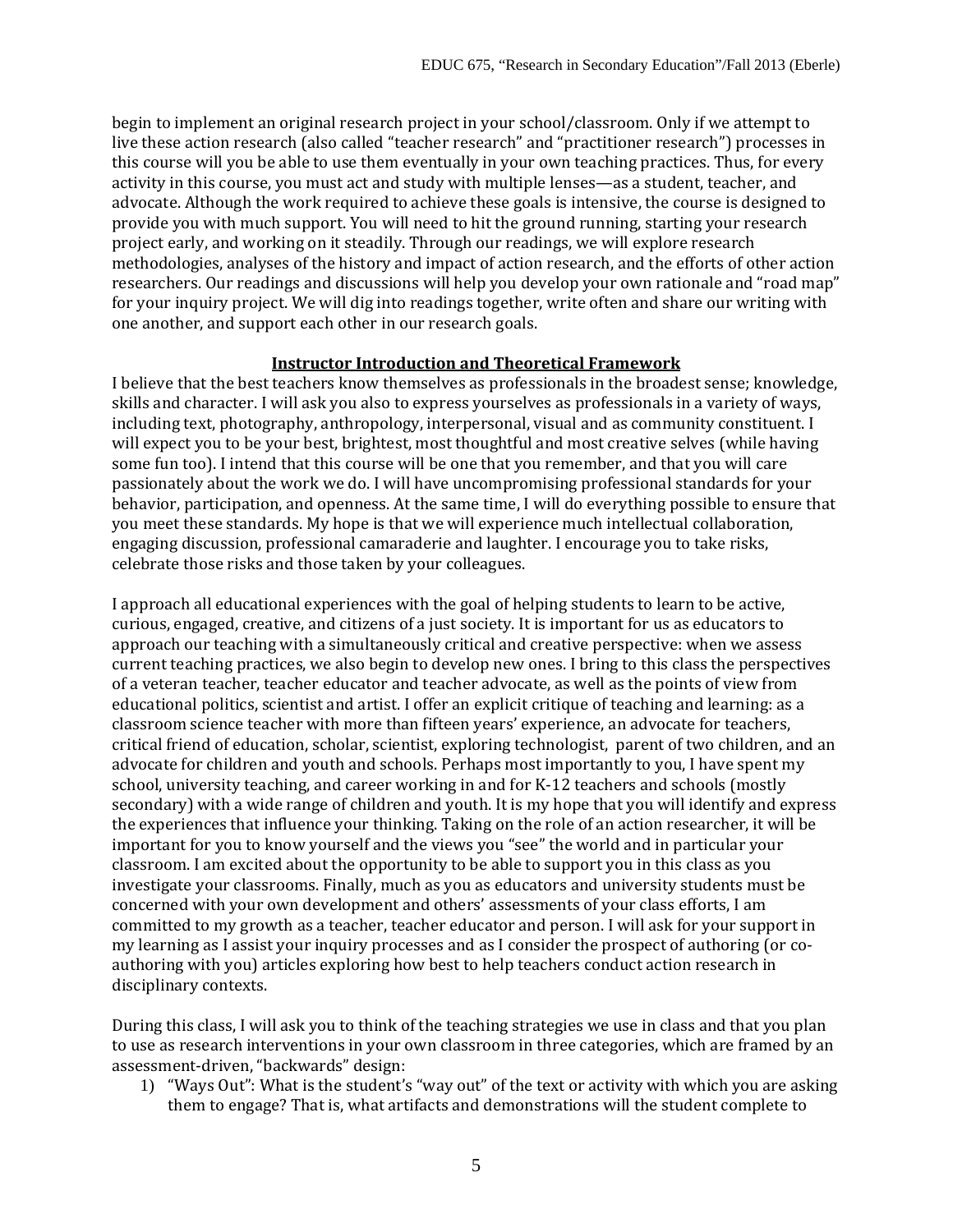exhibit her/his comprehension of the key ideas that they are encountering? How will you assess students' knowledge, skills, and attitudes? How will students demonstrate their retention of and relationship to the material?

- 2) "Ways In": What is the student's "way in" to this text or activity? That is, how are you approaching the student's natural interests in or motivations for this assignment? Think about how you might use the student's existing "literacies" to do this. What specific strategies will you use?
- 3) "Ways Through": What are students' "ways through" this text or activity? That is, what strategies and tools are you giving students to make sense of and understand the sources you are using with this assignment? How will students translate the material into their own terms?

# **GMU/CEHD Policies and Resources for Students**

George Mason University and the College of Education and Human Development expect that all students abide by the following:

All students must abide by the following:

**Professional Dispositions**: Students are expected to exhibit professional behaviors and dispositions at all times.<br>
• Students are experiently

- Students are expected to exhibit professional behavior and dispositions. See **http://gse.gmu.edu/facultystaffres/profdisp.htm** or **[http://cehd.gmu.edu/assets/](http://cehd.gmu.edu/assets/%20docs/cehd/Dispositions%20for%20a%20Career%20Educator.pdf)  [docs/cehd/Dispositions%20for%20a%20Career%20Educator.pdf](http://cehd.gmu.edu/assets/%20docs/cehd/Dispositions%20for%20a%20Career%20Educator.pdf)** for a listing of these dispositions.
- Students must follow the guidelines of the University Honor Code. See **http://oai.gmu.edu/honor-code** for the full honor code.
- All students must follow the university policy for Responsible Use of Computing. See **[http://universitypolicy.gmu.edu/policies/responsible-use-of-computing/.](http://universitypolicy.gmu.edu/policies/responsible-use-of-computing/)**
- Students with disabilities who seek accommodations in a course must be registered with the Mason Office of Disability Services (ODS) and inform the instructor, in writing, at the beginning of the semester. [See **[http://ods.gmu.edu](http://ods.gmu.edu/)**].
- The George Mason University Counseling and Psychological Services (CAPS) staff consists of professional counseling and clinical psychologists, social workers, and counselors who offer a wide range of services (e.g., individual and group counseling, workshops and outreach programs) to enhance students' personal experience and academic performance [See [http://caps.gmu.edu/\]](http://caps.gmu.edu/).
- Students are responsible for the content of university communications sent to their George Mason University email account and are required to activate their account and check it regularly. All communication from the university, college, school, and program will be sent to students solely through their Mason email account.
- Students must follow the university policy stating that all sound emitting devices shall be turned off during class unless otherwise authorized by the instructor.
- **The George Mason University Writing Center staff provides a variety of resources and** services (e.g., tutoring, workshops, writing guides, handbooks) intended to support students as they work to construct and share knowledge through writing [See [http://writingcenter.gmu.edu/\]](http://writingcenter.gmu.edu/).
- For additional information on the College of Education and Human Development, Graduate School of Education, please visit our website: **<http://gse.gmu.edu/>**.

# *Please note that:*

"Plagiarism encompasses the following: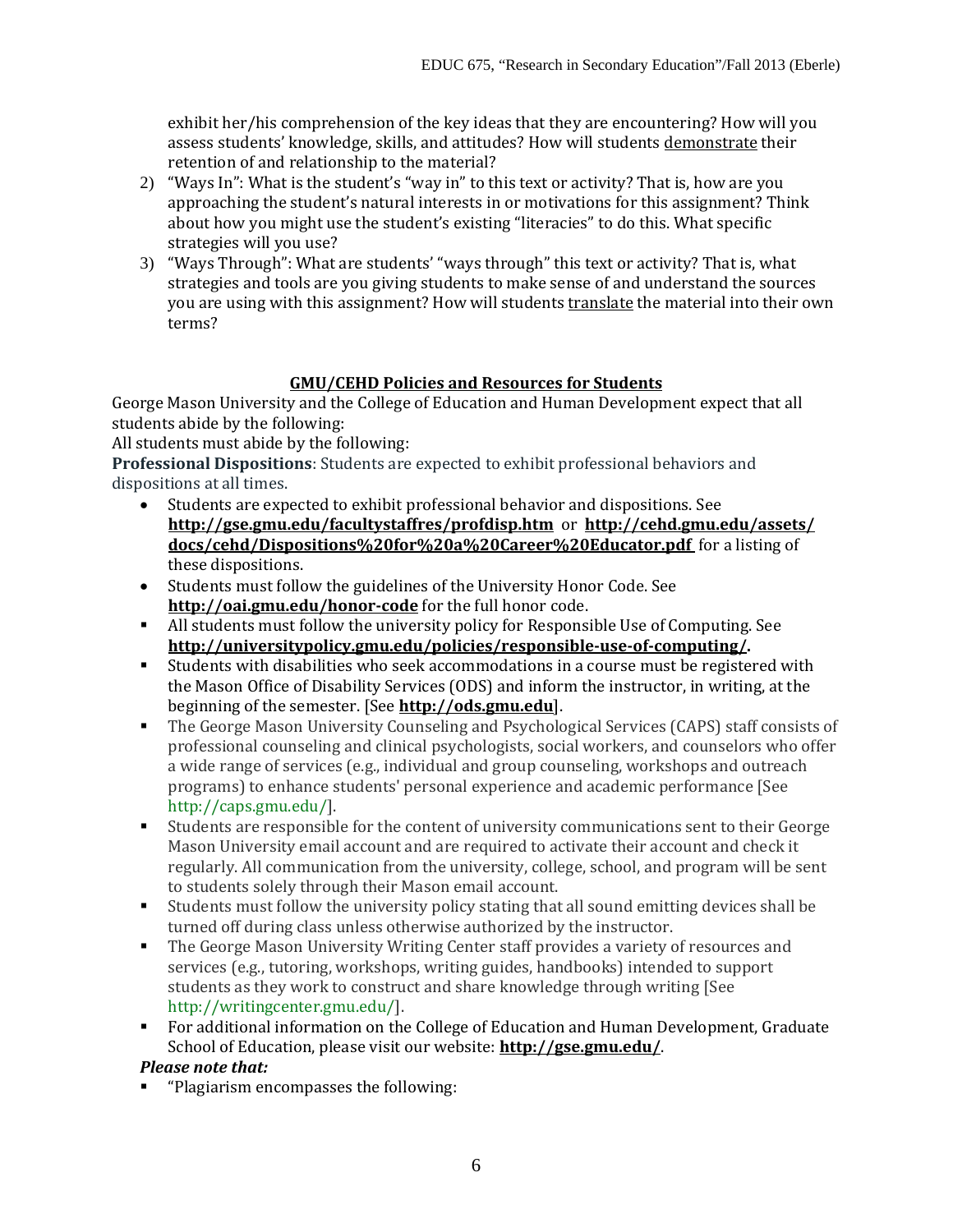1. Presenting as one's own the words, the work, or the opinions of someone else without proper acknowledgment.

2. Borrowing the sequence of ideas, the arrangement of material, or the pattern of thought of someone else without proper acknowledgment." (from Mason Honor Code online at **[http://mason.gmu.edu/~montecin/plagiarism.htm](http://mason.gmu.edu/%7Emontecin/plagiarism.htm)**)

- **Paraphrasing involves taking someone else's ideas and putting them in your own words.** When you paraphrase, you need to cite the source using APA format.
- When material is copied word for word from a source, it is a direct quotation. You must use quotation marks (or block indent the text) and cite the source.
- Electronic tools (e.g., SafeAssign) may be used to detect plagiarism if necessary.
- Plagiarism and other forms of academic misconduct are treated seriously and may result in disciplinary actions.

# **The GMU Graduate School of Education Professional Dispositions**

Students are expected to exhibit professional behavior and dispositions. See **[gse.gmu.edu](http://gse.gmu.edu/)** for a listing of these dispositions. The Virginia Department of Education and the National Council for Accreditation of Teacher Education promote standards of professional competence and dispositions. Dispositions are values, commitments, and professional ethics that influence behaviors toward students, families, colleagues, and all members of the learning community.

The Graduate School of Education expects students, faculty, and staff to exhibit professional dispositions through a:

# **1. Commitment to the profession**

- Promoting exemplary practice
- Excellence in teaching and learning
- Advancing the profession
- Engagement in partnerships

# **2. Commitment to honoring professional ethical standards**

- Fairness
- Honesty
- Integrity
- Trustworthiness
- Confidentiality<br>• Respect for coll
- Respect for colleagues and students

# **3. Commitment to key elements of professional practice**

- Belief that all individuals have the potential for growth and learning
- Persistence in helping individuals succeed
- High standards
- Safe and supportive learning environments<br>• Systematic planning
- Systematic planning
- Intrinsic motivation
- Reciprocal, active learning
- Continuous, integrated assessment
- Critical thinking<br>• Thoughtful. respo
- Thoughtful, responsive listening
- Active, supportive interactions
- Technology-supported learning
- Research-based practice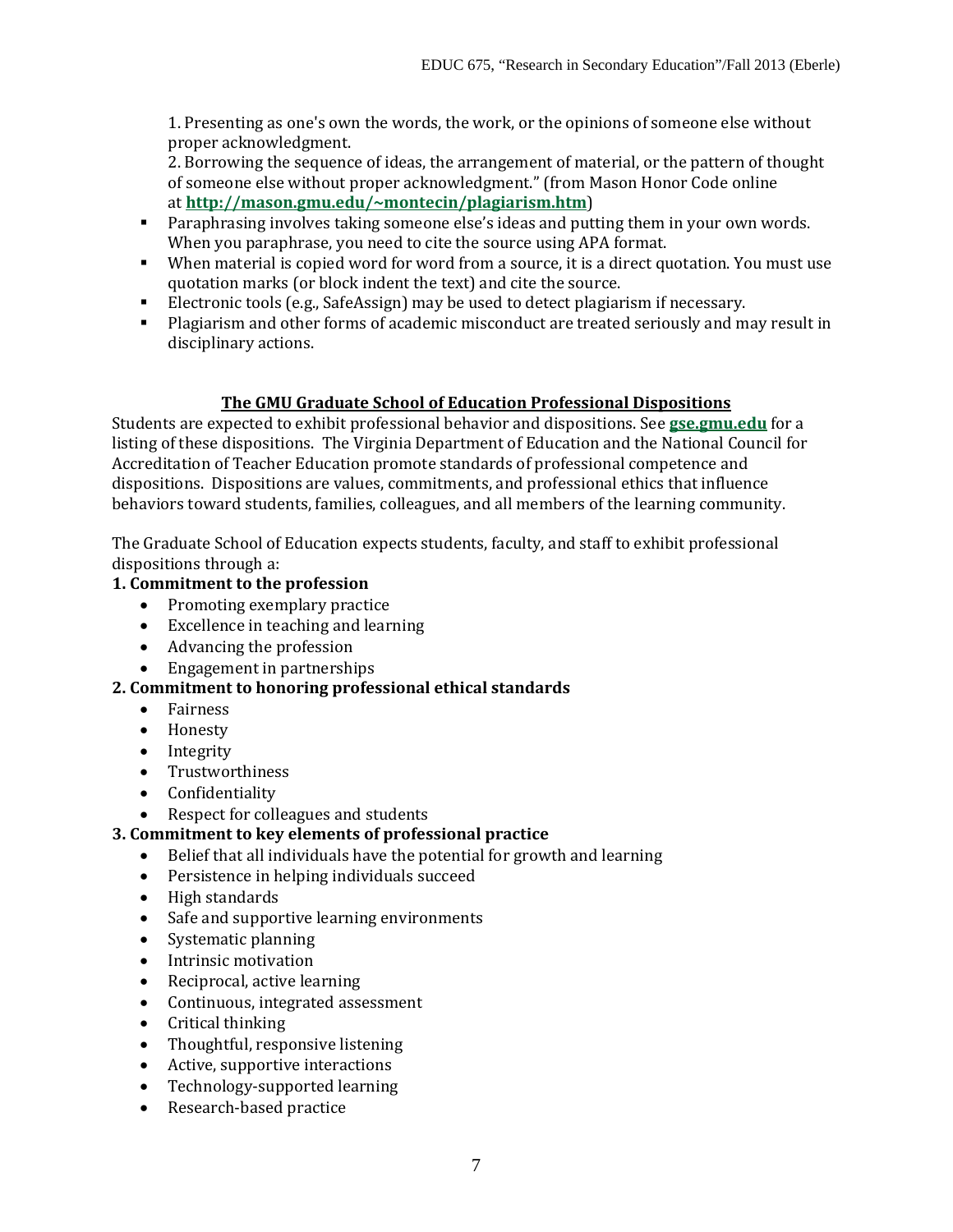- Respect for diverse talents, abilities, and perspectives
- Authentic and relevant learning

# **4. Commitment to being a member of a learning community**

- Professional dialogue
- Self-improvement
- Collective improvement
- Reflective practice
- Responsibility
- Flexibility
- Collaboration
- Continuous, lifelong learning

# **5. Commitment to democratic values and social justice**

- Understanding systemic issues that prevent full participation
- Awareness of practices that sustain unequal treatment or unequal voice
- Advocate for practices that promote equity and access
- Respects the opinion and dignity of others
- Sensitive to community and cultural norms
- Appreciates and integrates multiple perspectives

# **Emergency Notification**

The university utilizes a communication system to reach all students, faculty, and staff with emergency information (e.g., in case of severe weather). You can be sure that you are registered with the Mason Alert system by visiting **[https://alert.gmu.edu](https://alert.gmu.edu/)**. An emergency poster can also be found in each Mason classroom. Information about Mason emergency response plans can be found at **<http://cert.gmu.edu/>**.

# **Human Subjects Research Review Process**

Any research or action research that will be publicly disseminated must have prior approval of the GMU Human Subjects Review Board (HSRB). Inquiry/action research that is used solely for the purpose of studying pedagogical aspects may be conducted without additional permission **but cannot be disseminated**. Detailed information on what is involved in submitting a proposal to the Review Board is available from the following web site: **<http://oria.gmu.edu/>**

# **Required Texts and Materials**

- Golobic, J. (2012). *Engage with Reading and Writing: Strategies for High School Literacy Students.*  Unpublished masters action research project. Note: This paper will be provided electronically.
- Hahne, C. (2012). *Confidence + Good Grades = Success!: Defining and Promoting Student Success in Mathematics Through the Use of Self-Monitoring and Progress Tracking*. Unpublished masters action research project. Note: This paper will be provided electronically.
- Hannon, S. (2012). *Expanding our Literacies: Reading and Writing Strategies in the Classroom.* Unpublished masters action research project. Note: This paper will be provided electronically.
- Lancia, A. (2013). *Electronic Portfolios: 21st Century Assessment Tools for Early Childhood Learners.* Unpublished masters action research project. Note: This paper will be provided electronically.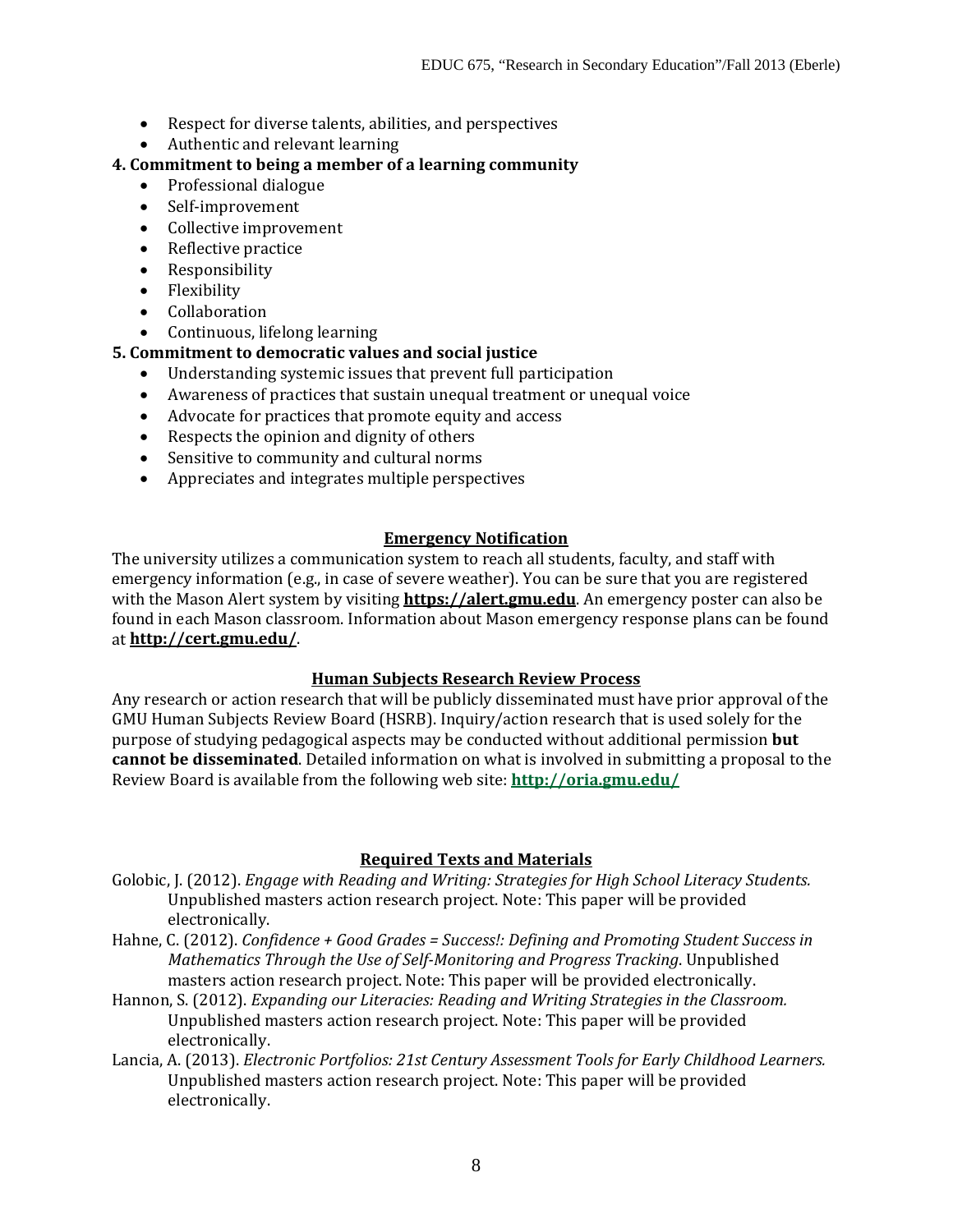- Leathart, S. (2012). *A Slice of Pizza: The Use of Authentic Contexts in a High School Biology Class.* Unpublished masters action research project. Note: This paper will be provided electronically.
- Long, L. (2013). *Mathematical Proficiency Through Problem-Solving.* Unpublished masters action research project. Note: This paper will be provided electronically.
- McCusker, D. (2013). *Using Movement to Explicitly Teach Vocabulary to First Grade English Language Learners.* Unpublished masters action research project. Note: This paper will be provided electronically.
- Mills, G.E. (2013). *Action research: A guide for the teacher researcher* (5th ed.). Upper Saddle River, NJ: Pearson Education/Merrill Prentice Hall. ISBN: 9780132887762.
- Peckenham, E. (2013). *"I Know That I'm Use Water for Somethink": A Study of Self-Assessment in a Third Grade Science Classroom.* Unpublished masters action research project. Note: This paper will be provided electronically.
- Sharp, R. (2012). *Learn with your friends: Literature circles with English Language Learners in Africa*. Unpublished masters action research project. Note: This paper will be provided electronically.
- Stone, K. (2013). *The "Art" of Mother Tongue Inclusion: Its Effect On Achievement, Self-Esteem and Identity.* Unpublished masters action research project. Note: This paper will be provided electronically.
- Townsend, S. (2013). *ANOTHER Homework Assignment? Increasing Homework Motivation in the Middle School Classroom.* Unpublished masters action research project. Note: This paper will be provided electronically.
- Vranas, J. (2013). *Combating the "Bueller Effect:" A Study of the Effects of Homogeneous Ability Grouping on Confidence and Participation.* Unpublished masters action research project. Note: This paper will be provided electronically.
- Walsleben, K. (2012). *Student-Teacher Relationships and Their Effect on Student Engagement and Achievement.* Unpublished masters action research project. Note: This paper will be provided electronically.
- Zenkov, K. & Harmon, J. (2009). Picturing a writing process: Using photovoice to learn how to teach writing to urban youth. *Journal of Adolescent and Adult Literacy, 52*(7), 575-584*.* Note: This article will be provided electronically.

Additional readings will be available online and/or in class; we may substitute other teacher research projects for those listed above based on the topics and questions you select to examine, but these will be provided electronically and free-of-charge. You will also need access to a digital camera and a computer (with web, email, and printing privileges).

# **Recommended Texts**

American Psychological Association (2009). *Publication manual (6th Ed.)*. Washington, DC: American Psychological Association.

*Note: APA guidelines are available online at http://owl.english.purdue.edu/owl/resource/560/01/*

# **Resources**

# *Articles and Books*

- Arhar, J., Holly, M. & Kasten, W. (2001). *Action research for teachers: Traveling the yellow brick road*. Upper Saddle River, New Jersey: Merrill Prentice Hall.
- Bell, J. (1993). *Doing your research project: A guide for first-time researchers in education and social science.* Buckingham, England: Open University Press.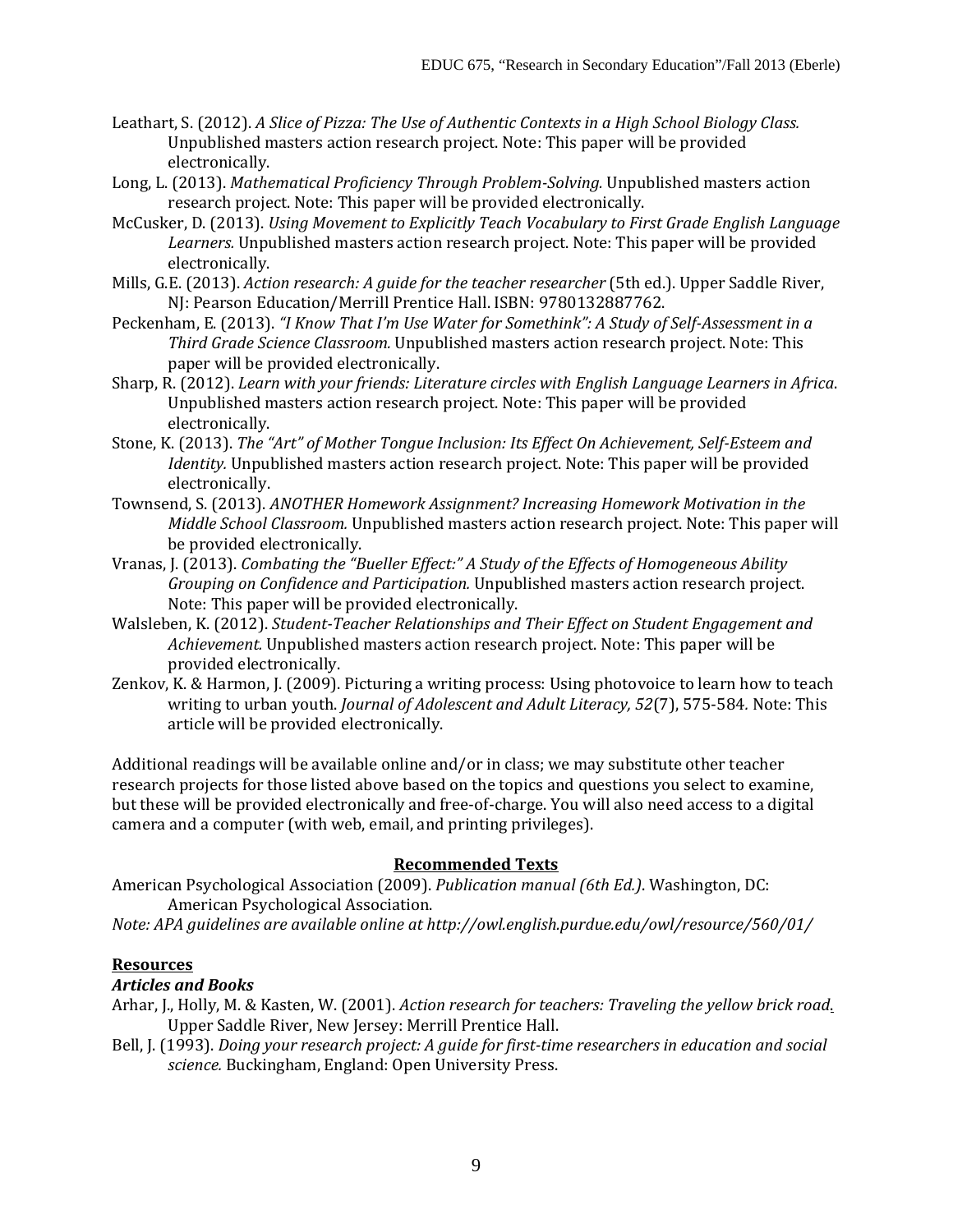- Biancarosa, G. & Snow, C.E. (2004). *Reading next—A vision for action and research in middle and high school literacy: A report from the Carnegie Corporation of New York*. Washington, DC: Alliance for Excellent Education, 12.
- Burnaford, G., Fischer, F. & Hobson, D. (1996). *Teachers doing research: Practical possibilities.* Mahwah, NJ: Lawrence Erlbaum Associates.
- Carlisle, L.R., Jackson, B. & George, A. (2006). Principles of social justice education: The social justice education in schools project. *Equity & Excellence in Education 39,* 55-64.
- Children's Defense Fund. (2008). *The state of America's children yearbook*. Available: [www.childrensdefense.org/ac2001/Acol.ASP](http://www.childrensdefense.org/ac2001/Acol.ASP)**.**
- Chiseri-Strater, E. & Sunstein, B. (2006). *What works? A practical guide for teacher research.*  Heinemann. Note: Intro and sample chapter can be found at http://books.heinemann.com/shared/onlineresources/E00713/chapter9.pdf and ordered online at<http://books.heinemann.com/products/E00713.aspx>**.**
- Cochran-Smith, M., Lytle, S.L (1999). The teacher research movement: A decade later. *Educational Researcher, 28*(7), 15-25.
- Costa, A. and Kallick, B. (1993). Through the lens of a critical friend. *Educational Leadership, 51*(2), 49-51.
- Cook-Sather, A. (2009). *Learning from the student's perspective*: *A methods sourcebook for effective teaching.* Boulder, CO: Paradigm Publishers.
- Courtland, M.C., & Gambell, T.J. (1994)*. Curriculum Planning in the Language Arts K-12: A Holistic Perspective*. North York, Ontario: Captus Press.
- Duncan-Andrade, J. (2005). Toward teacher development for the urban in urban teaching. *Teaching Education, 15*, 339-350.
- Ewald, W. (2001). *I wanna take me a picture: Teaching photography and writing to children*. Boston: Center for Documentary Studies/Beacon.
- Falk, B. & Blumenreich, M. (2005). *The power of questions: A guide to teacher and student research.*  Portsmouth, NH: Heinemann.
- Freeman, D. (1998). *Doing teacher research: From inquiry to understanding*. Toronto, Canada: Heinle & Heinle Publishers.
- Goodnough, K. (2001). Teacher development through action research. *Action in teacher education, 23*(1), 37-46.
- Greely, K. (2000). *Why fly that way?: Living community and academic achievement.* NY: Teachers College.
- Hanks, R.S. & Ponzetti, J.J. (2004). Family studies and intergenerational studies: Intersections and opportunities. *Journal of Intergenerational Relationships, 2*(3/4), 5-22.
- Herrell, A. & Jordan, M. (2007). *Fifty strategies for training English language learners*. Upper Saddle River, NJ: Pearson/Merrill/Prentice Hall.
- Hopkins, D. (1993). *A teacher's guide to classroom research.* Buckingham, England: Open University Press.
- Hubbard, R. & Power, B. (1999). *Living the questions: A guide for teacher researchers.* NY: Stenhouse Publishers.
- Jones, S. (2006). *Girls, social class, and literacy: What teachers can do to make a difference*. Portsmouth, NH: Heinemann.
- Kagan, D.M. (1993). *Laura and Jim and what they taught me about the gap between educational theory and practice.* NY. State University of New York Press.
- Kosnik, C., Beck, C., Freese, A.R., & Samaras, A.P. (Eds.), (2006). *Making a difference in teacher education through self-study: Studies of personal, professional, and program renewal*. Dordrecht, The Netherlands: Springer.
- Ladson-Billings, G. (2006). From the achievement gap to the education debt: Understanding achievement in US schools. *Educational Research, 35*(7), 3-12.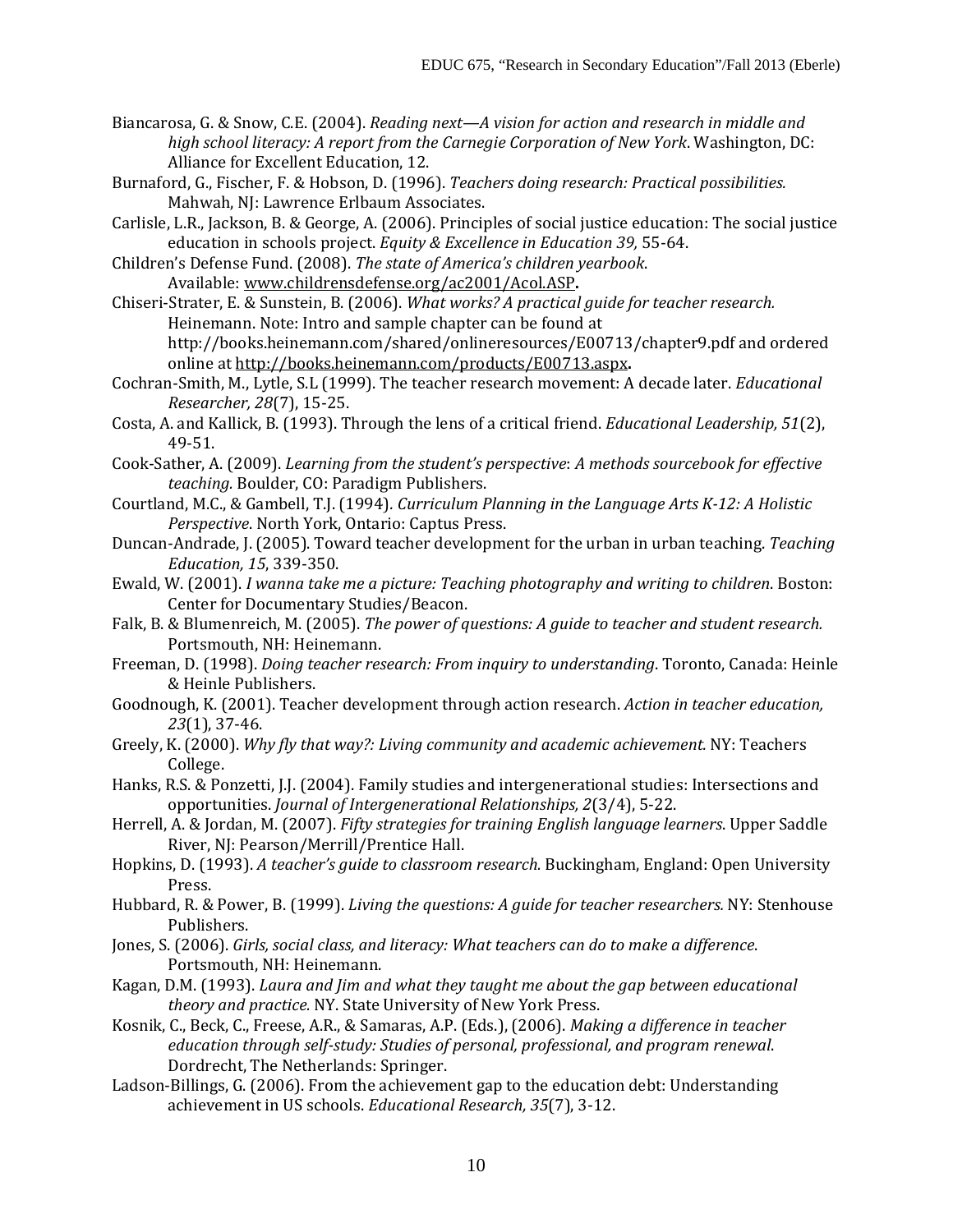- Leedy, P.D., and Ormrod, J.E. (2001). *Practical research: Planning and design.* Upper Saddle River, NJ: Merrill.
- Lucas, T. & Villegas, A.M. (2003). *Educating culturally responsive teachers: A coherent approach*. Albany, NY: State University of New York Press.

Macintyre, C. (2000). *The art of action research in the classroom.* London: David Fulton Publishers.

- MacLean, M. & Mohr, M. (1999). *Teacher-researchers at work.* Berkeley, CA: National Writing Project.
- Mahiri, J. (Ed). (2004). *What they don't learn in school: Literacy in the lives of urban youth*. New York: Peter Lang.
- Marquez-Zenkov, K. (2007). Through city students' eyes: Urban students' beliefs about school's purposes, supports, and impediments. *Visual Studies, 22*(2), 138-154.
- Marquez-Zenkov, K., & Harmon, J.A. (2007). "Seeing" English in the city: Using photography to understand students' literacy relationships. *English Journal, 96*(6), 24-30.
- Marzano, R., Pickering, D., & Pollock, J. (2004). *Classroom instruction that works: Research-based strategies for increasing student achievement.* Prentice Hall.
- McNiff, J., Lomax, P., & Whitehead, J. (2003). The main features of action research process. In *You and your action research project.* London and NY: RoutledgeFalmer.
- Mertler, C.A. & Charles, C.M. (2011). *Introduction to educational research* (7th ed.). Boston: Pearson/Allyn & Bacon. ISBN: 013701344-2.
- Mitra, D. (2007). Student voice in school reform: From listening to leadership. In D. Thiessen & A. Cook-Sather (Eds.), *International handbook of student experience in elementary and secondary school*. Dordrecht, The Netherlands: Springer Publishers.
- Moje, E.B., & Hinchman, K. (2004). Culturally responsive practices for youth literacy learning. In J. Dole & T. Jetton (Eds.), *Adolescent literacy research and practice* (pp. 331-350). New York: Guilford Press.
- Moje, E.B. (2008). The complex world of adolescent literacy: Myths, motivations, and mysteries. *Harvard Educational Review*, Spring 2008, 107-154.
- Morrell, E. and Duncan-Andrade, J. (2006). Popular culture and critical media pedagogy in secondary literacy classrooms. *International Journal of Learning, 12*, 2005/2006.
- Morrell, E. (2007). *Critical literacy and urban youth: Pedagogies of access, dissent, and liberation*. New York: Routledge.
- Myers, E. & Rust, F. (2003). *Taking action with teacher research*. Heinemann.
- Nieto, S. (2003). *What keeps teachers going?* New York: Teachers College Press.
- Oakes, J. & Lipton, M. (2003). *Teaching to change the world, 2nd ed.* Boston: McGraw Hill.
- Raggl, A. & Schratz, M. (2004). Using visuals to release pupil's voices: Emotional pathways to enhancing thinking and reflecting on learning. In C. Pole (Ed.), *Seeing is believing? Approaches to visual research (Volume 7)*. New York, NY: Elsevier.
- Richardson, L. (1998). Writing: A method of inquiry. In N. Denzin & Y. Lincoln (Eds.). *Strategies of qualitative inquiry* (volume 2). Thousand Oaks: Sage.
- Rodgers, C. (2006). Attending to student voice: The role of descriptive feedback in learning and teaching. *Curriculum Inquiry, 36*(2), 209-237.
- Rogers, R., et al. (2005). Professional development for social transformation: The literacy for social justice research group. *Language Arts, 82*(5), 347-358.
- Sagor, R. (1993). *How to conduct collaborative action research.* Alexandria, VA: Association for Supervision and Curriculum Development.
- Samaras, A. P. (2011). *Self-study teacher research: Improving your practice through collaborative inquiry.* Thousand Oaks, CA: Sage.
- Samaras, A. P., & Freese, A. R. (2006). *Self-study of teaching practices primer.* New York, NY: Peter Lang.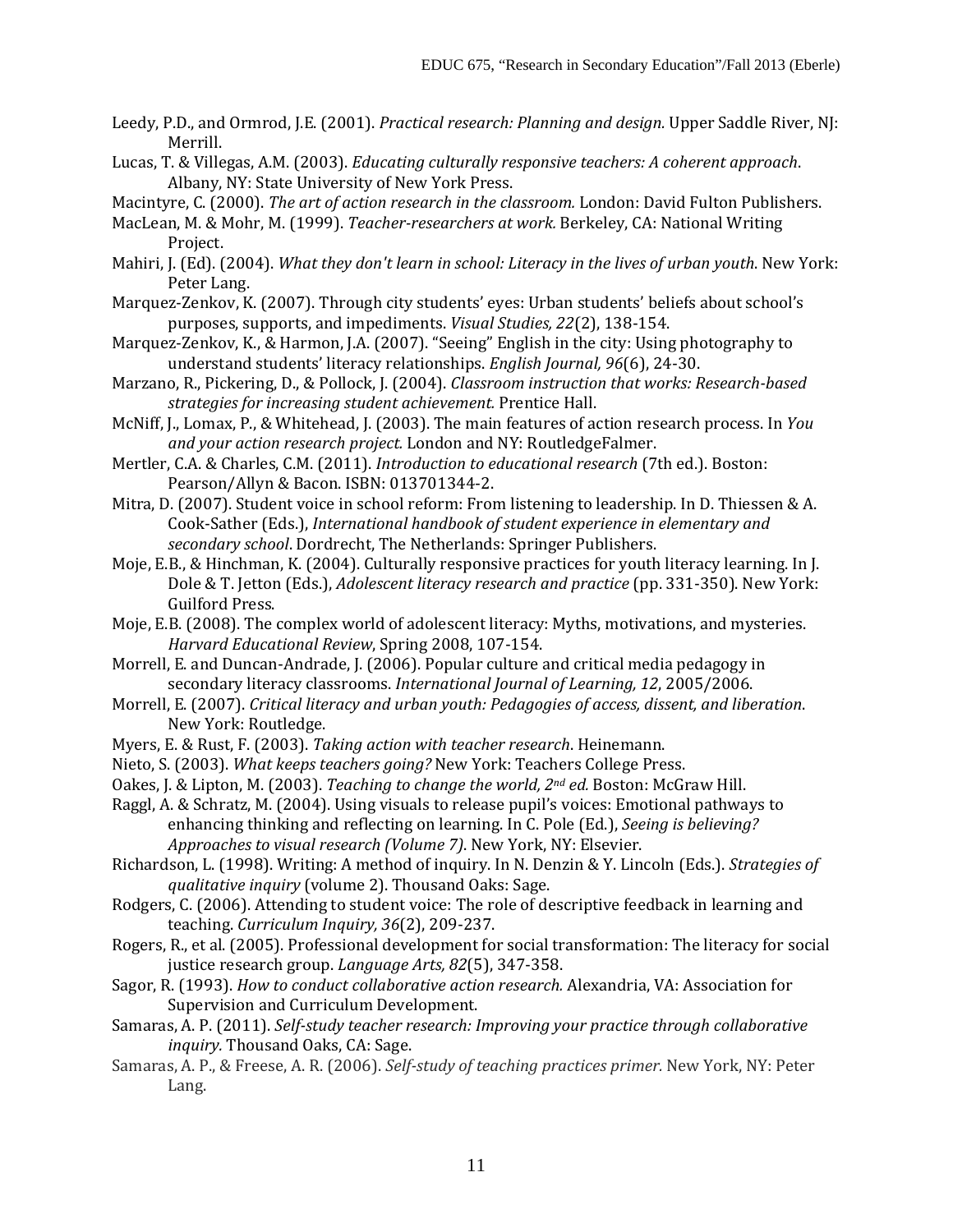- Samaras, A. P., Freese, A. R., Kosnik, C., & Beck, C. (Eds.) (2008). *Learning communities in practice.*  The Netherlands: Springer Press.
- Seidman, I. (1998). *Interviewing as qualitative research: A guide for researchers in education and the social sciences.* New York: Teachers College Press.
- Singer, Jessica. (2006). *Stirring up justice: Writing and reading to change the world*. Portsmouth, NH: Heinemann. ISBN: 0325007470
- Street, B. (2003). What's "new" in New Literacy Studies? Critical approaches to literacy in theory and practice. *Current Issues in Comparative Education, 5*(2), pp. 1-14.
- Teel, K., & Obidah, J. (Eds.). (2008). *Building racial and cultural competence in the classroom: Strategies from urban educators*. New York: Teachers College Press.
- Temple, C., Ogle, D., Crawford, A., Frepon, P. (2008): *All children read: Teaching for literacy in today's diverse classrooms*. Upper Saddle River, NJ: Pearson/Allyn & Bacon.
- Thomas, R. M. (2005). *Teachers doing research: An introductory guidebook.* Boston: Pearson/Allyn & Bacon.
- Van Horn, L. (2008). *Reading photographs to write with meaning and purpose, grades 4–12*. Newark, DE: International Reading Association.
- Villegas, A. & Lucas, T. (2007). The culturally responsive teacher. *Educational Leadership. 64*(6), 28- 33.
- Whitford, B. L. & Wood, D.R. (2010). *Teachers learning in community: Realities and possibilities*. Albany, NY: SUNY.
- Yonezawa, S., & Jones, M. (2007). Using student voices to inform and evaluate secondary school reform. In D. Thiessen & A. Cook-Sather (Eds.), *International handbook of student experience in elementary and secondary school* (pp. 681-710). The Netherlands: Springer Publishers.
- Zenkov, K., Harmon, J., van Lier, P., & Marquez, M. (2008). Picture this: Seeing diverse city students' ideas about schools' purposes, impediments, and supports. *Multicultural Perspectives*.

# *Qualitative Analysis*

- Bogdan, R. C., & Biklen, S. K. (1992). *Qualitative research for education: An introduction to theory and methods*. Boston, MA: Allyn & Bacon.
- Czaja, R., & Blair, J. (1996). *Designing surveys: A guide to decisions and procedures.* Thousand Oaks, CA: Pine Forge Press.
- Maxwell, J.A. (2005). *Qualitative research design: An interactive approach (2nd Edition).* Thousand Oaks, CA: Sage.
- Miles, M. B., & Huberman, A. M. (1994). *Qualitative data analysis*. Thousand Oaks, CA: Sage.
- Patton, M. Q. (1990). *Qualitative evaluation and research methods (2nd Edition)*. Thousand Oaks, CA: Sage.
- Strauss, A., & Corbin, J. (1990). *Basics of qualitative research: Grounded theory procedures and techniques*. Newbury Park, CA: Sage.

# *Quantitative Analysis and Statistics*

Bartz, A. E. (1999). *Basic statistical concepts (4th ed)*. Upper Saddle River, NJ: Merrill.

- Cronk, B. C. (2002). *How to use SPSS: A step-by-step guide to analysis and interpretation (2nd ed).* Los Angeles, CA: Pyrczak Publishing.
- Jaeger, R. M. (1993). *Statistics: A spectator sport (Second Edition).* Newbury Park, CA: Sage.
- Rovessi, C., & Carroll, D. J. (2002). *Statistics made simple for school leaders.* Lanham, MD: Scarecrow Press.
- Salkind, N. (2000). *Statistics for people who think they hate statistics.* Thousand Oaks, CA: Sage.

# *Research and Writing*

Booth, W.C., Colomb, G.G., & Williams, J.M. (1995). *The craft of research*. Chicago, IL: The University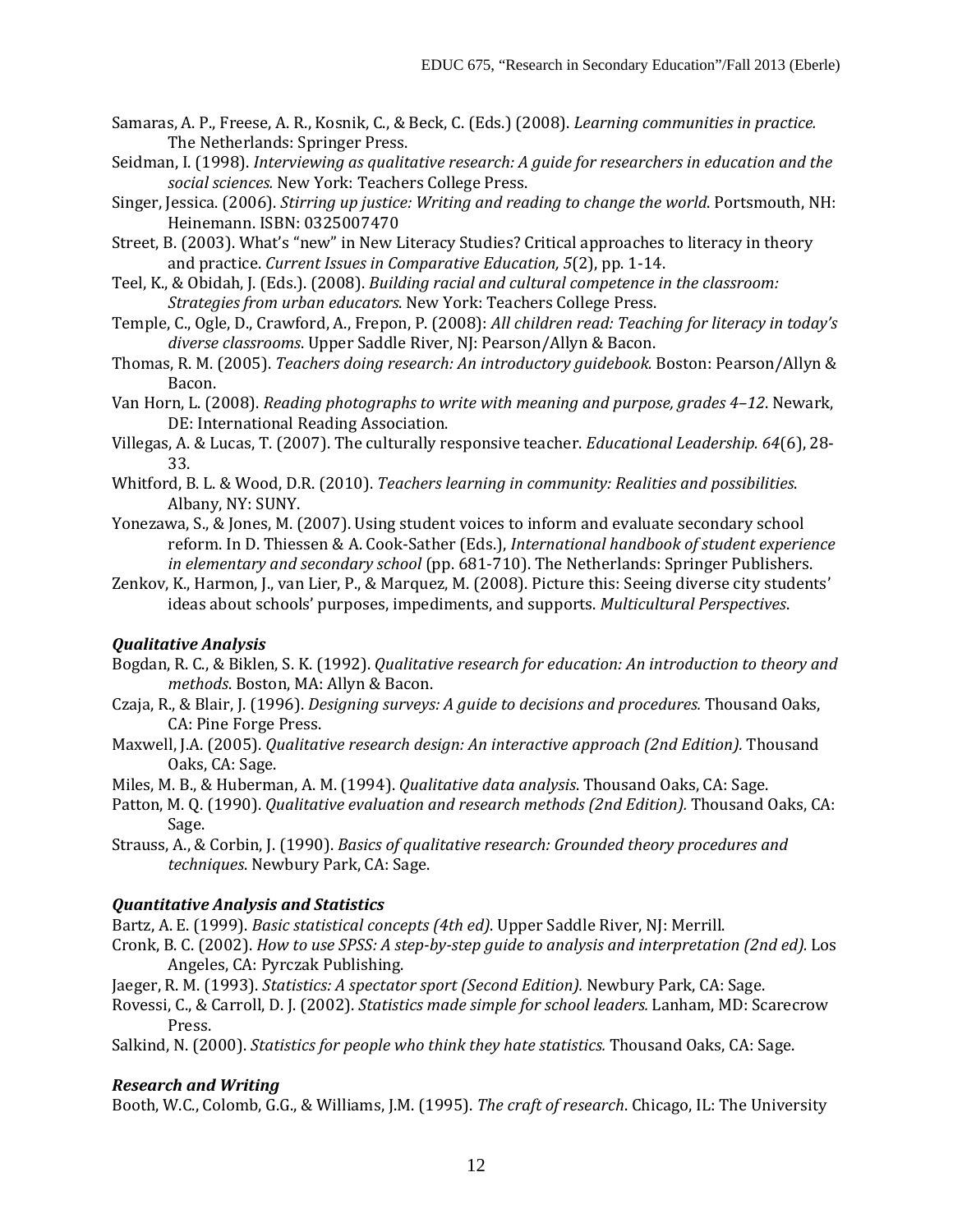of Chicago.

Dahl, K.K. (1992). *Teacher as writer: Entering the professional conversation.* Urbana, IL: NCTE.

# *General Websites*

- George Mason University Library: **<http://library.gmu.edu/>**
- What Kids Can Do: **[www.whatkidscando.org](http://www.whatkidscando.org/)**
- Through Students' Eyes: **[www.throughstudentseyes.org](http://www.throughstudentseyes.org/)**
- International Visual Sociology Association (IVSA): **[www.visualsociology.org](http://www.visualsociology.org/)**

# *Action/Teacher Research/Research Websites*

- [http://gse.gmu.edu/research/tr/tr\\_action/](http://gse.gmu.edu/research/tr/tr_action/) (GMU teacher research site)
- <http://www.accessexcellence.org/LC/TL/AR/> (teacher research site)
- <http://www.standards.dfes.gov.uk/ntrp/> (UK teacher research site)
- <http://www.teacherresearch.net/> (international teacher research site)
- <http://www.gmu.edu/departments/english/composition/wits/research/index.html>
- http://library.gmu.edu/mudge/Dox/basics.html

# *Data Collection Tools*

- Go to Googledocs, then "spreadsheets" to create survey
- Survey Monkey: http://www.surveymonkey.com/home.asp

# *National Reports and Test Reporting Centers*

- A Nation at Risk: http://www.ed.gov/pubs/NatAtRisk/risk.html
- The Nation's Report Card/National Assessment of Educational Progress: http://nces.ed.gov/nationsreportcard/
- National Center for Educational Statistics: http://nces.ed.gov/help/sitemap.asp
- TIMSS and PIRLS (The International Math and Science Study and International Literacy Study): http://www.timss.org/
- Best Evidence/School Reform Reports/School Models (Johns Hopkins University): http://www.bestevidence.org/index.htm

# *Virginia State Standards*

- Virginia Department of Education: http://www.pen.k12.va.us/
- State of Virginia, SOL Resources: http://www.pen.k12.va.us/VDOE/Instruction/sol.html
- State of Virginia Standards of Learning Test Information: http://www.pen.k12.va.us/VDOE/src/SOLassessments.shtml

# **Course Requirements**

# *General*

All assignments should be turned in on the due date indicated in the schedule below via email. The submission deadline for assignments is Sunday midnight (US eastern standard time) each week. All projects must be typed, in 12-point font, with one-inch margins, double-spaced, in Times New Roman font, and follow APA guidelines. Writing quality (including mechanics, organization, and content) is figured into the overall points for each writing assignment, so please proofread carefully. Late papers and projects will not be accepted without penalty, excepting extraordinary circumstances. I am happy to clarify and lend assistance on projects and assignments, but please contact me within a reasonable timeframe. Please title each assignment with your last name, the name of the project/assignment, and the date you are submitting it (e.g.,

Smith\_Literature\_Review\_Draft\_9-1-12). *Note: I reserve the right to add, alter, or omit any*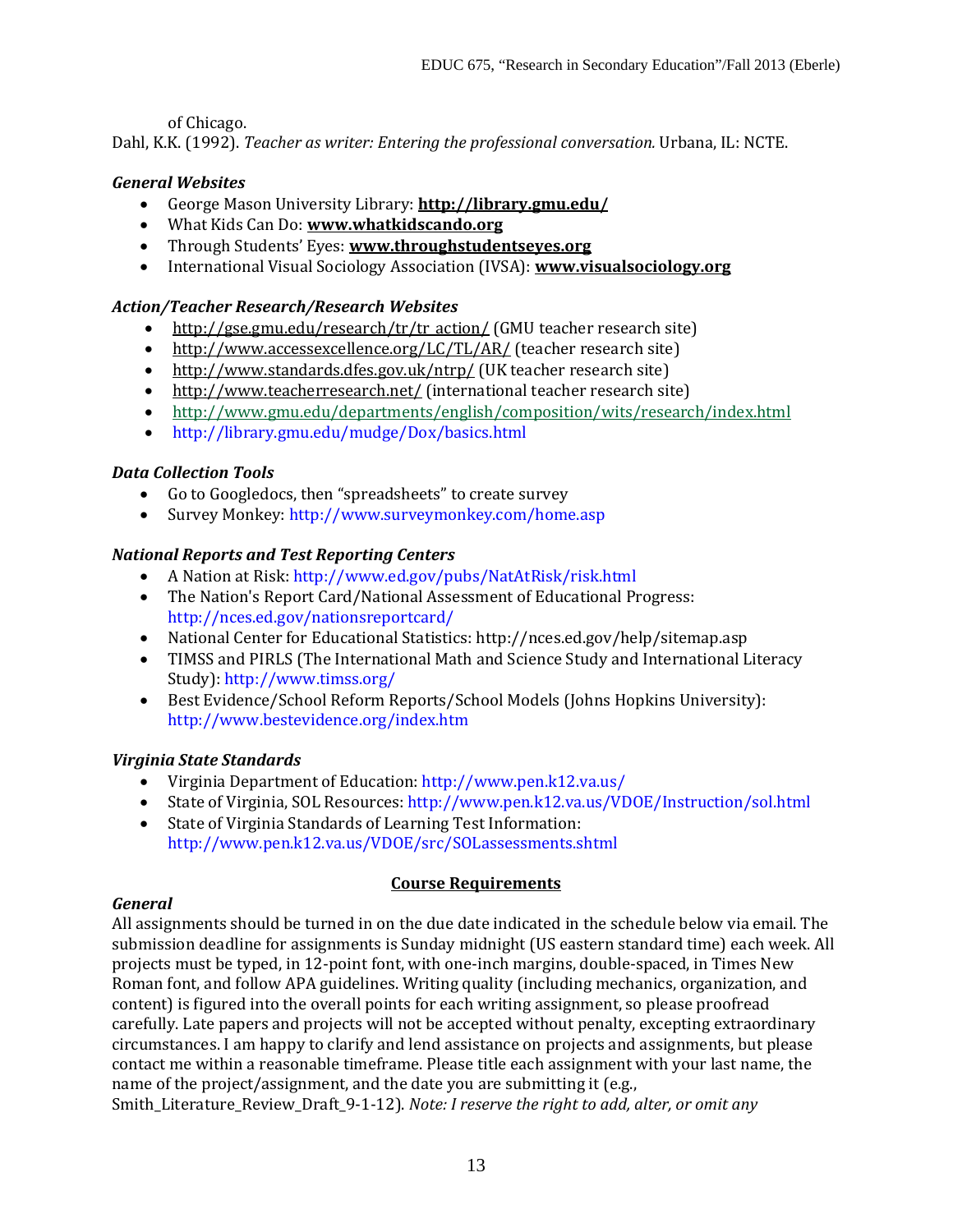*assignment as necessary during the course of the semester.*

# *Attendance, Participation, and Discussion Facilitation (15 points)*

Students are expected to attend *all* class periods of courses for which they register. Class participation—both in online and face-to-face settings—is important not only to the individual student, but to the class as whole. Class participation is a factor in grading; instructors may use absences, tardiness, or early departures as de facto evidence of non-participation and as a result lower the grade. Participants are expected to read the assigned materials, complete online activities including pre-session Blackboard assignments, arrive promptly, attend all class meetings for the entire session, and participate in online and face-to-face class discussions. It is your responsibility to offer insights, questions, comments, and concerns from the readings; I suggest that you keep a reading log that includes both notes on and reactions to each reading. This log could also contain the field notes that you will take about your classroom as you complete your research project.

If, due to an emergency, you will not be able to participate during a given week of class, please contact me as soon as possible and certainly prior to any face-to-face class time; it's best to do so via my email or my mobile phone (703-400-0363). Students are responsible for obtaining information given during class discussions despite attendance. Demonstration of positive and collaborative professional dispositions toward colleagues during peer review, along with a willingness to accept constructive criticism, is a course expectation.

By agreeing to work together in this course, we can form a new learning community. This community will be rooted in mutual respect and shared responsibility; these foundations translate into consistent and punctual attendance and active participation in all class activities. My goal is to develop a comfortable online and face-to-face classroom community where risk-taking is encouraged; we can only grow through such open-heartedness. Your attendance, thoughtfulness, clarity, and active sharing of responsibility for our classroom community will affect your grade. It is your responsibility to share and respond with insights, questions, comments, concerns, artifacts, and images from the readings and your teaching and research experiences. Absences and tardies in both online and campus class sessions—will impact your grade. Two tardies are equal to one absence, and missing 30% or more of class sessions will result in automatic course failure. Please turn off all mobile phones, computers, and pagers when you participate in our class.

You will have the chance to work with "critical friends" across the semester as you draft and craft your teacher research project. A critical friend is first of all a colleague whom you trust personally and professionally. S/he is also someone who is kind but courageous about asking provocative questions about your work and your perspective. In our course, a significant amount of in- and outof-class time will be spent in our critical friends groups, and I will offer you tools to use to support the creation and revision of each section of your teacher research reports. These activities will require that you follow the outlined procedures quite closely—not religiously or without modification—but trusting the critical friends process and your peers. Critical friends intend not just to know their own work, but to be understanding of the contexts, circumstances, and settings of their peers' efforts. We can be advocates for each others' critical reflections on our teaching practices while helping each other. We will establish non-negotiables for our work as a class and for each of our critical friends groups.

As well, working in small groups (3-4), participants will serve as the discussion facilitators for an approximate 30-minute conversation related to the readings in a given week. Please find and implement a discussion facilitation strategy that you think would be useful among a group of teachers, paying attention to the topics in the given readings—both the textbook reading and the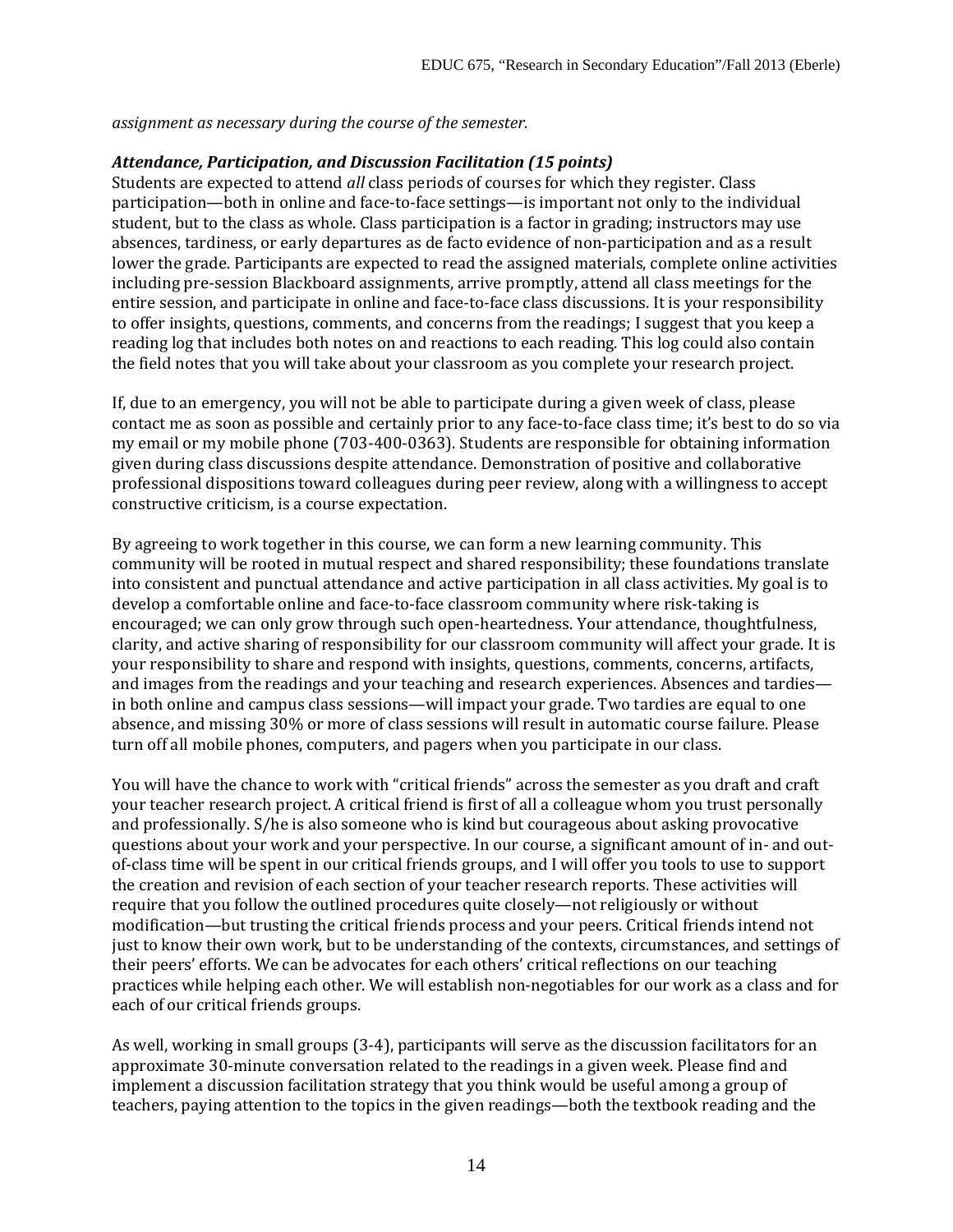sample teacher research projects for this week. Please provide sufficient copies for all members of our class of a one-page summary of the discussion strategy you have used. Your ultimate goal is to help us make sense of the information in the week's reading and their relevance to our own teaching, researching, and professional development practices.

*Note: Class participation (and Blackboard Discussion Board participation) may include development of an action research proposal and a tentative project timeline, completion of a weekly researcher log, drafting of weekly exit notes after our class sessions, and/or the completion of "analytic memos."*

# *Blackboard Participation and Assignments (10 points)*

Participants are expected to log onto Blackboard at least three times weekly. The Blackboard URL is **<https://mymasonportal.gmu.edu/webapps/portal/frameset.jsp>**. Each member of our class will be responsible for contributing at least one posting to each discussion, accompanied by one image/artifact that is related to the ideas and/or events described in your posting. Each class member will also be required to respond to at least three peers each week, two of whom will be scheduled on a rotating basis and at least one other of your choosing. Please post contributions by the end of the week in which the topic is discussed. Discussion postings should be thorough and thoughtful. Just posting an "I agree/disagree with your comment" or "I think the same" to someone else's thoughts is not considered adequate. *Note: Access to the Internet to search for resources and to engage in online course related activity is required approximately three times per week.* 

# **1) Assignment**  $#1$  (due Sept  $4^{\underline{th}}$ )

Post a brief biographical sketch introducing yourself to the class. Attach a photo of yourself, preferably a close-up of you in your work environment. Then, choose and respond to two of the following questions on the Discussion Board and upload one accompanying image or artifact that relates to the ideas or experiences you describe:

- As you understand it, what is the scientific method and what is its purpose?
- When you hear the term "education research" what do you think?
- What has your experience been in reading education research studies, reports or articles? How have they been beneficial?
- Have you conducted or taken part in a research project or study? If so, please describe the experience, including your role.

# **2) Assignment** #2 (due Sept  $11<sup>th</sup>$ )

Please respond to BOTH of the following questions on the Discussion Board, then upload an image/artifact that relates to the ideas/experiences you describe:

- What teaching problem/issue would you like to make your area of focus? Why?
- Action research is often criticized because the outcomes are not generalizable. How might you respond to this concern in defending action research as a viable research method?

On pp. 69-70 Mills lists the nine steps in the "Action Research Plan." Please prepare the following first three steps and upload them to the Assignments section on Bb, then upload an image/artifact that relates to the ideas or experiences you describe:

- i) Write an area-of-focus statement
- ii) Define the variables
- iii) Develop research questions

# **3) Assignment #3 (due Sept 18th)**

Please respond to ONE of the following questions on the Discussion Board, then upload an image/artifact that relates to the ideas/experiences you describe:

• What steps will you take to insure that your study has met all ethical challenges?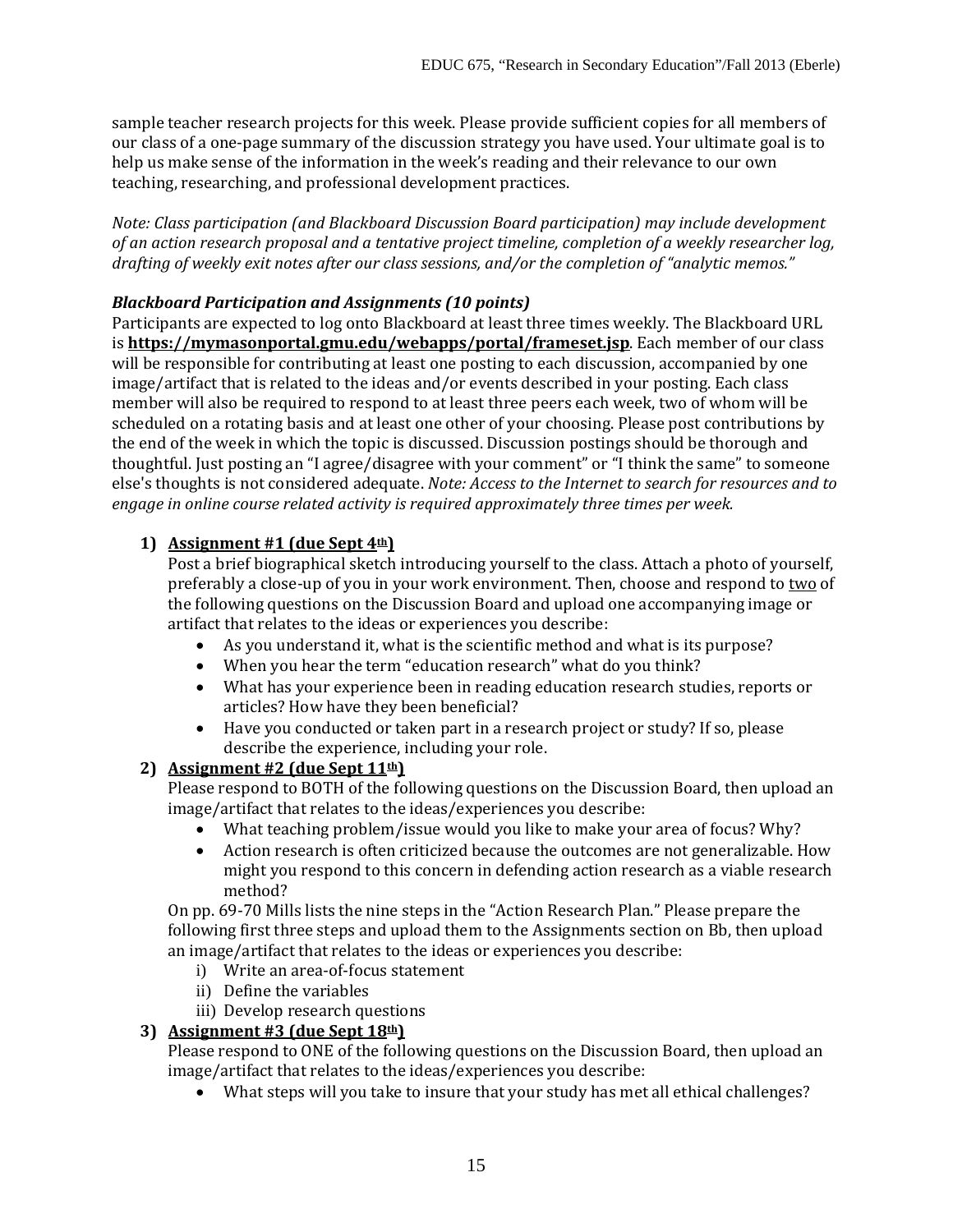• What is your school's ethics policy regarding the collection of data from students?

# **4) Assignment #4 (due Sept 25th)**

Please respond to ONE of the following items on the Discussion Board, then upload an image/artifact that relates to the ideas/experiences you describe:

- 1) On pp. 104-105 Mills defines the term "triangulation." How will you triangulate the data collection in your study? Why did you choose these sources?
- 2) How will you insure that your study is VALID?
- 3) How will you insure that your data collection techniques are RELIABLE?

# **6) Assignment #5 (due Oct 2nd)**

Return to the Action Research Plan on p. 69-70 in Mills. Please upload your responses to the following items to the Assignments section of Bb, then upload one accompanying image or artifact that relates to the ideas or experiences you describe:

- iv) Describe the intervention or innovations
- v) Describe the membership of the action research group
- vi) Describe negotiations that need to be undertaken
- vii) Develop a timeline
- viii) Develop a statement of resources
- ix) Describe the data collection ideas

# **7) Assignment #6 (due Oct 9th)**

Prepare a list of ten references (APA style) you have identified so far in your review of the literature that appear to be relevant to your study. References should be from refereed journals, books, and scholarly compilations.

# **8) Assignment #7 (due Oct 16th)**

During the data collection period, please respond each week to the following questions: 1) What is an example of the most interesting, surprising, consistent, or representative data you have gathered this week? 2) What initial sense (analysis!) have you made of any data you collected this week or thus far in your study?

# **9) Assignment #8 (due Oct 23rd)**

During the data collection period, please respond each week to the following questions: 1) What is an example of the most interesting, surprising, consistent, or representative data you have gathered this week? 2) What initial sense (analysis!) have you made of any data you collected this week or thus far in your study?

# **10)Assignment #9 (due Oct 30th)**

During the data collection period, please respond each week to the following questions: 1) What is an example of the most interesting, surprising, consistent, or representative data you have gathered this week? 2) What initial sense (analysis!) have you made of any data you collected this week or thus far in your study?

# **11)Assignment #10 (due Nov 13th)**

For this week's posting—to which I would like everyone to respond—please consider the following: What have been your top two or three questions about this action research work thus far? That is, questions about the PROCESS of doing action research, the challenges of doing it. And how would you answer those questions now, if such a question was posed to you by someone else planning to take this course or conduct an action research project in the future? (I will compile these questions and answers into a list for all of us to consider).

# *Action Research Project Draft Components (15 points)*

You will submit for instructor and peer review the following draft sections of your action research paper: introduction/contexts, literature review, methodology, findings, and discussion/action plan. Due dates of these drafts are listed in the schedule below, and the specific elements of these sections will be provided via samples, descriptions, and rubrics. Completing these draft elements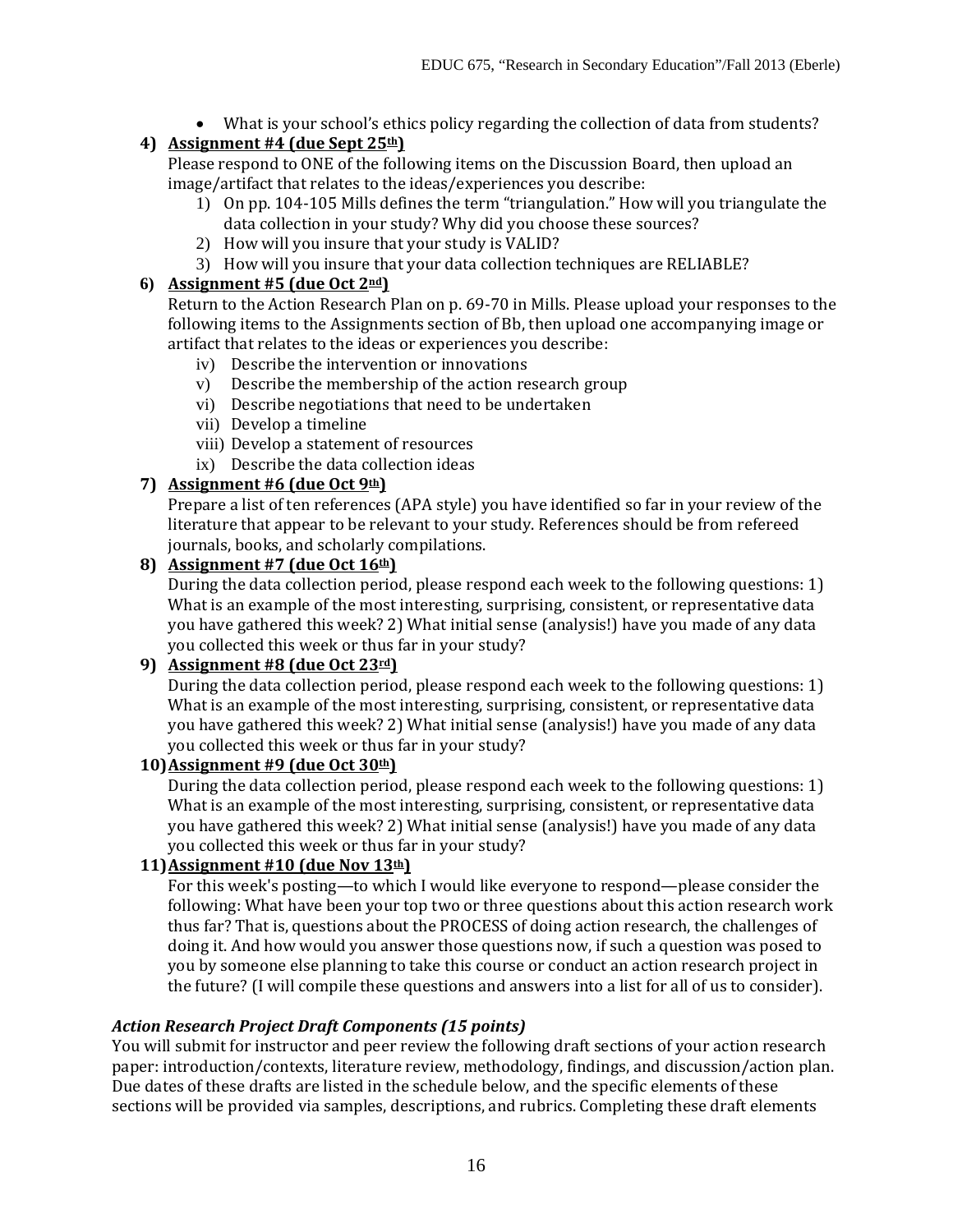will scaffold you toward completion of your final project—a very good thing.

# *Action Research Project (60 points)*

Participants will design and conduct an action research project that is relevant to their present or future teaching positions. Outlines, examples, descriptions, and rubrics of these projects will be provided. You will write a literature review and proposal for this project, collect and analyze preliminary data, and share the results of your study with both our class (and potentially an outside audience) in a PowerPoint presentation. It is possible to partner with another student for the purpose of sharing data and researching different aspects of a common topic; each partner, however, must submit an original, stand-alone report. Each participant will make an in-class tenminute presentation (ungraded) on her/his project; an outline and examples of these presentations will be provided. Please note that projects or papers submitted for credit in another course cannot also be used for a grade in this course. Your data sources for this project must include either (or both) of the following artifacts: 1) visual representations (images or photographs of your classroom, students at work, etc.); 2) student feedback related to your research question and your teaching intervention. When considering research topics, you should identify a research question that really matters to you. It should be something about which you are curious and with which you are willing to spend time researching and learning. In the words of a former Mason student, "If you aren't eager to spend several days curled up reading about your topic, then it's not love, and you need to ditch it and find another topic."

# *Action Research Impact Presentations*

Working in small groups—likely your critical friends group—participants will identify one authentic, alternative, preferably contemporary media-based method through which they will share the results of their action research findings. While we will each make brief presentations of our individual research findings in class, the mission of this assignment is for your group to design and enact a presentation that moves the public understanding of your group members' studies along. You might choose to create a collective presentation on your group members' projects or you might highlight one group member's project and findings. You might highlight the very importance of action research or summarize the findings of your group members' efforts. You are encouraged to display these findings in an alternative setting and through creative means, with your primary goal being engaging in an exercise in demonstrating the significance of your action research to the broader world.

*Note: The Action Research Impact Presentation is an ungraded requirement for our course. Students are required to successfully complete an Action Research Impact Presentation and share it with the Secondary Program Faculty and potentially to members of the larger college community. Your grade for EDUC 675 will be posted only upon successful completion of the Action Research Impact Presentation requirements.*

# *TaskStream Requirements*

Every student registered for any Masters of Education course with a required performance-based assessment (PBA) is required to submit this assessment to TaskStream (regardless of whether a course is an elective, a onetime course or part of an undergraduate minor.) Evaluation of your performance-based assessment will also be provided using TaskStream. The performance-based assessment for EDUC 675 is the Action Research Project. Failure to submit the assessment to TaskStream will result in the course instructor reporting the course grade as Incomplete (IN). Unless this grade is changed upon completion of the required TaskStream submission, the IN will convert to an F nine weeks into the following semester. Details about which course assignment will serve as the required PBA for this course will be provided in the first week of class.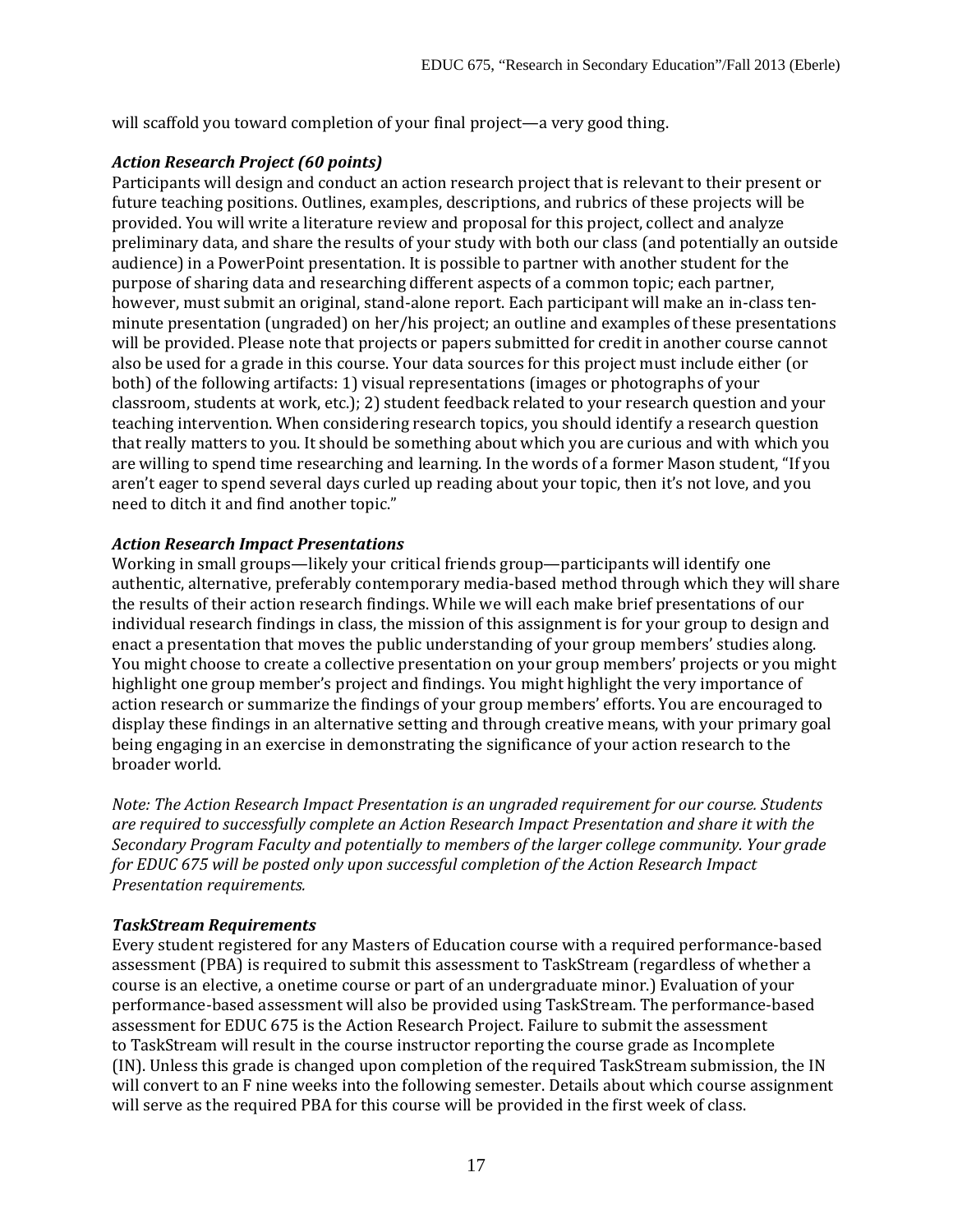# **Assessment and Mastery Grading**

All assignments will be evaluated holistically using a mastery grading system; the general rubric is described below, and a specific rubric provided with each assignment. A student must demonstrate "mastery" of each requirement of an assignment; doing so will result in a "B" level score. Only if a student additionally exceeds the expectations for that requirement—through quality, quantity, or the creativity of her/his work—will she/he be assessed with an "A" level score. With a mastery grading system, students must *choose* to "go above and beyond" in order to earn "A" level scores.

- "A" level score = Student work is well-organized, exceptionally thorough and thoughtful, candid, and completed in a professional and timely manner. Student followed all format and component guidelines, as well as including additional relevant component. Student supports assertions with multiple concrete examples and/or explanations. Significance and/or implications of observations are fully specified and extended to other contexts. Student work is exceptionally creative, includes additional artifacts, and/or intentionally supports peers' efforts.
- "B" level score = Student work is well organized, thorough, thoughtful, candid, and completed in a professional and timely manner. Student followed all format and component guidelines. Student supports assertions with concrete examples and/or explanations. Significance and/or implications of observations are fully specified.
- "C" level score = Student provides cursory responses to assignment requirements. Student did not follow all format and component guidelines. Development of ideas is somewhat vague, incomplete, or rudimentary. Compelling support for assertions is typically not provided.
- "F" level score = Student work is so brief that any reasonably accurate assessment is impossible.

# *Grading Scale*

| $A = 95 - 100\%$    | $B = 80 - 82\%$ |
|---------------------|-----------------|
| $A = 90 - 94\%$     | $C = 70 - 79\%$ |
| $B_{+} = 87 - 89\%$ | $F =$ Below 70% |
| $B = 83 - 86\%$     |                 |

Incomplete (IN): This grade may be given to students who are passing a course but who may be unable to complete scheduled course work for a cause beyond reasonable control. The student must then complete all the requirements by the end of the ninth week of the next semester, not including summer term, and the instructor must turn in the final grade by the end of the 10th week. Faculty may grant an incomplete with a contract developed by the student with a reasonable time to complete the course at the discretion of the faculty member.

#### *Assignments/Possible Points*

Attendance, Participation, and Discussion Facilitation = 15 points Blackboard Participation and Assignments = 10 points Action Research Project Draft Components = 15 points

- Introduction/Contexts
- Literature Review
- Methodology
- Findings
- Discussion/Action Plan)

Action Research Project (including presentation) = 60 points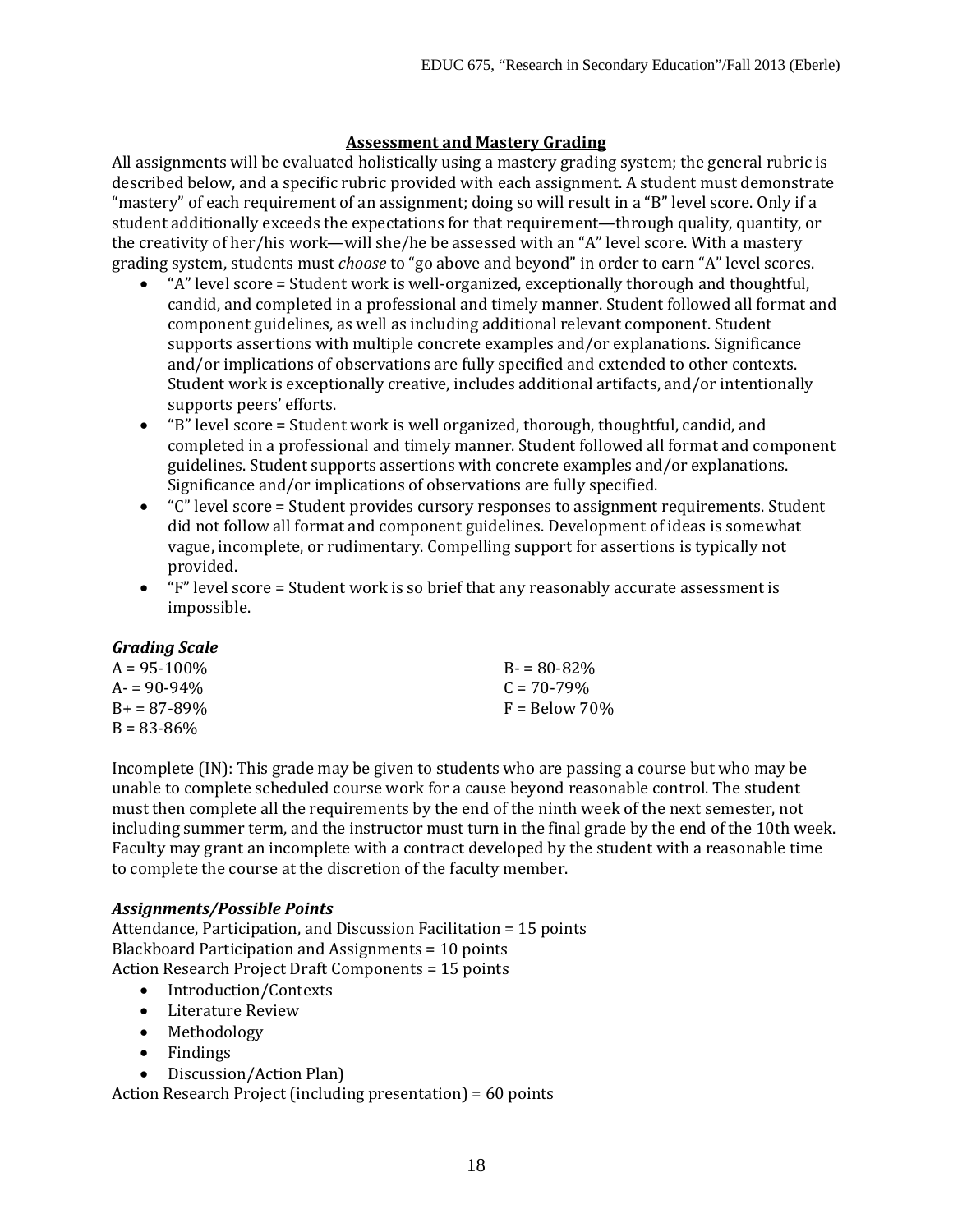Total = 100 points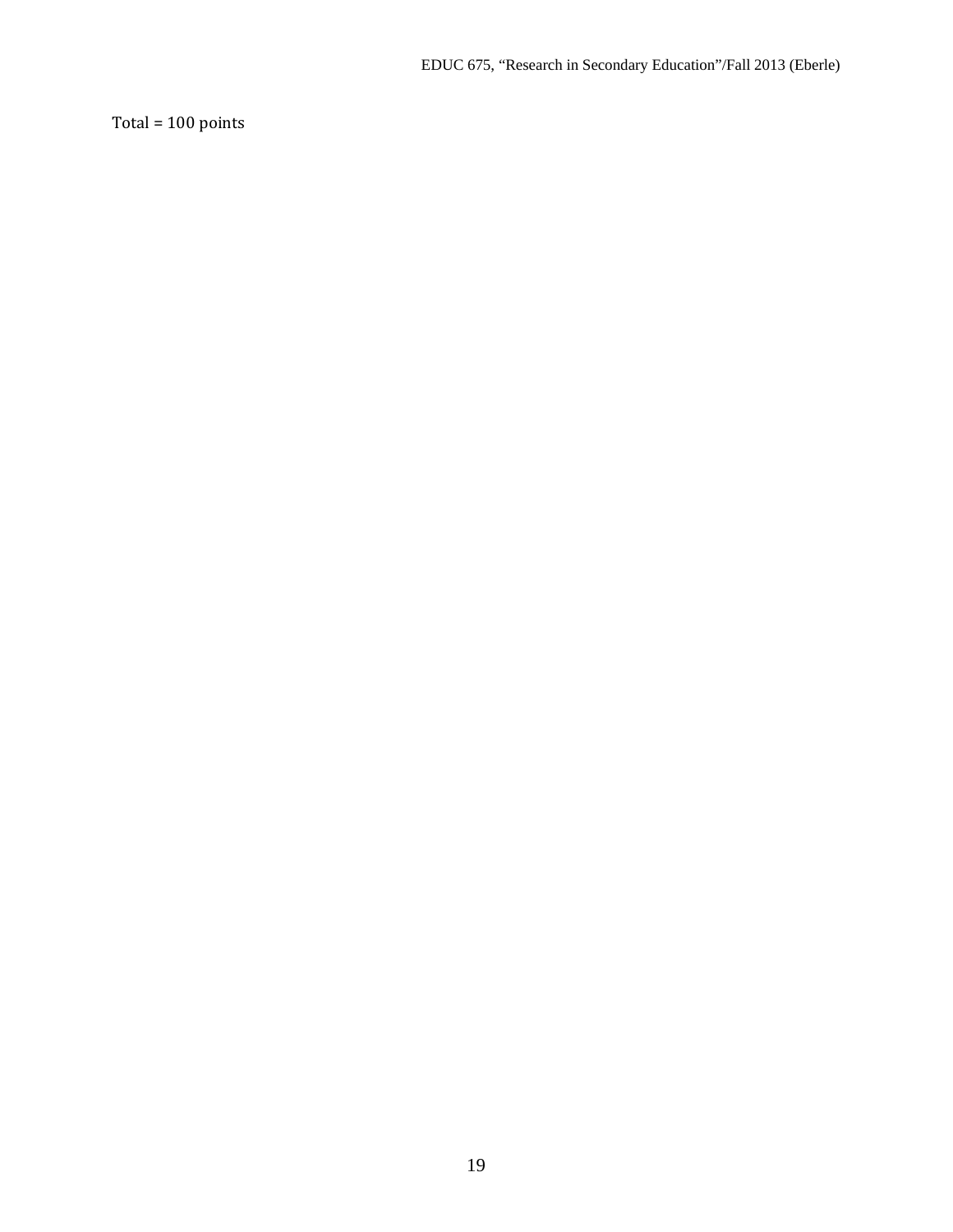#### **Week #/ Dates Topic/Detail Assignment due Reading** Week #1 Aug 28 (Campus) • Introductions, course overview, syllabus, requirements • Introduction to action research (AR) • Types and corresponding sources of data • Scheduling conference times None **• None** • None **• None** • None Week #2 Sept 4 (Campus) • Small group conferences, 4:00-5:30 pm • Understanding AR and "education research" • Considering an area of focus • Action Research Expert: Kristien Zenkov • Discussion Board Assignment #1 • Biographical Sketch • *AR*, Chapters 1, 3 • Zenkov, et al action research project Week #3 Sept 11 (Online) • Deciding on an area of focus • Developing research questions • Action Research Experts: Sara Hannon, Alex Lancia • Discussion Board Assignment #2 • *AR*, review Chapter 3 • Hannon and Lancia action research projects Week #4 Sept 18 (Online) • Online small group conferences • Ethics of action research • Action Research Experts: Sandy Leathart, Dawn McCusker • Discussion Board Assignment #3 Draft Introduction/Contexts • *AR,* Chapter 2 Leathart and McCusker action research projects Week #5 Sept 25 (Campus) • Data collection techniques • Mason library visit (tentative) • Action Research Experts: Jennifer Golobic, Katie Stone • Discussion Board Assignment #4 • Discussion Facilitation Group #1 • *AR,* Chapter 4 • Golobic and Stone action research projects Week #6 Oct 2 (Online) • Variability, reliability, and generalizability • Data analysis and interpretation • Action Research Experts: Carlie Hahne, Lizzie Peckenham • Discussion Board Assignment #5 • Draft Literature Review • *AR*, Chapter 5 • Hahne, Peckenham action research projects

#### **Tentative Schedule**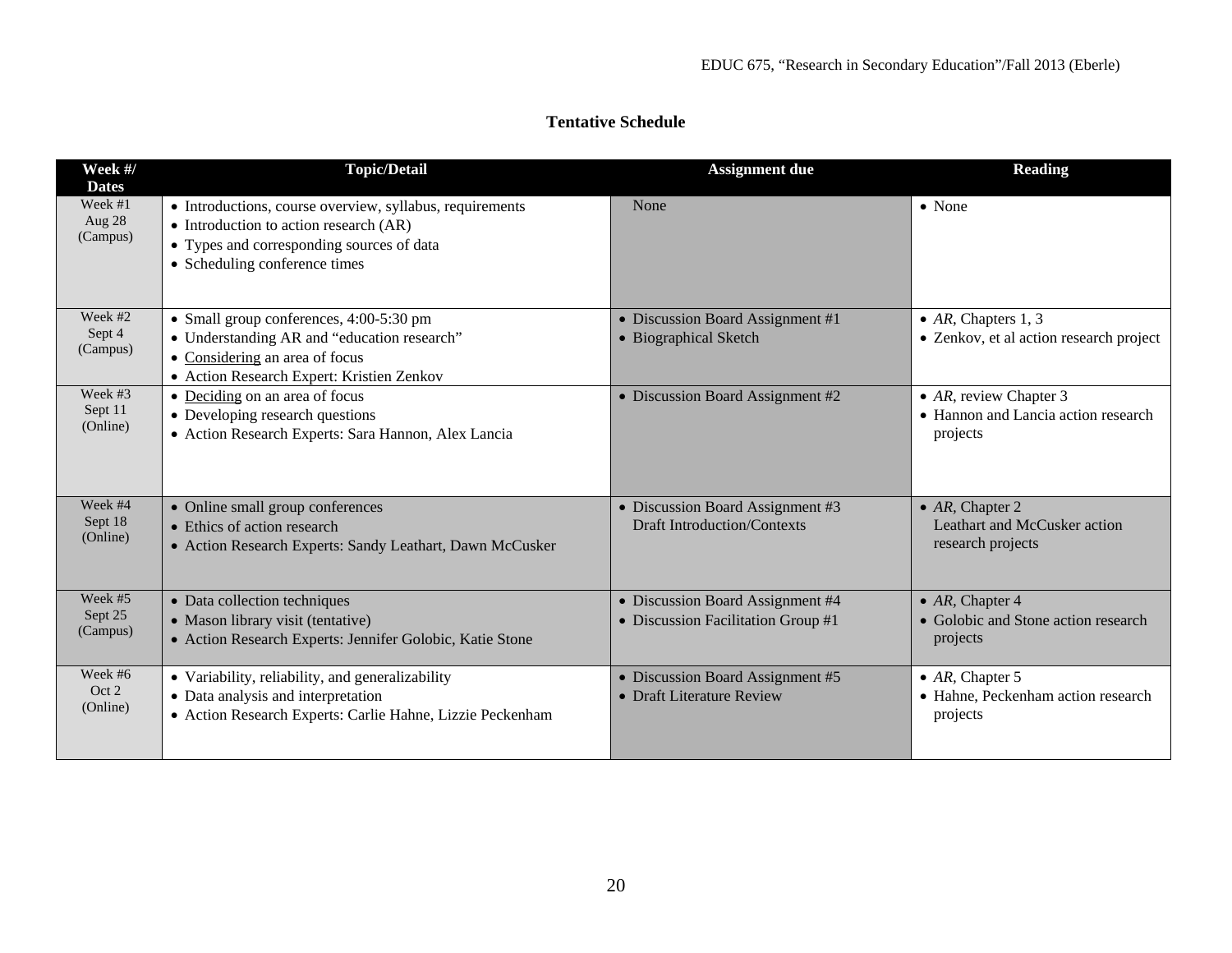| Week #/<br><b>Dates</b>           | <b>Topic/Detail</b>                                                                                                                                                | <b>Assignment due</b>                                                  | <b>Reading</b>                                                                                                             |
|-----------------------------------|--------------------------------------------------------------------------------------------------------------------------------------------------------------------|------------------------------------------------------------------------|----------------------------------------------------------------------------------------------------------------------------|
| Week #7<br>Oct 9<br>(Campus)      | • Data analysis and interpretation<br>• Action Research Experts: Kaitlin Walsleben, Lynda Long                                                                     | • Discussion Board Assignment #6<br>• Discussion Facilitation Group #2 | • $AR$ , Chapter 6<br>• Walsleben, Long action research<br>projects                                                        |
| Week #8<br>Oct $16$<br>(Campus)   | • Action planning for educational change<br>• Data collection period<br>· Action Research Experts: Reyna Sharp, Sara Townsend, Jessica<br>Vranas, Kristen Hill     | • Discussion Board Assignment #7<br>• Draft Methodology                | $\bullet$ AR, Chapter 7<br>• Sharp, Townsend, Vranas action<br>research projects<br>• Hill action research presentation    |
| Weeks #9<br>Oct 23<br>(Online)    | • Online small group conferences<br>• Data collection period<br>• Action Research Experts: Kristien Zenkov, Sara Hannon, Alex<br>Lancia                            | • Discussion Board Assignment #8<br>• Discussion Facilitation Group #3 | • Zenkov, et al article<br>• Hannon, Lancia action research<br>projects and presentations                                  |
| Week $#10$<br>Oct 30<br>(Online)  | • Data collection period<br>• Action Research Experts: Sandy Leathart, Jennifer Golobic,<br>Dawn McCusker, Katie Stone                                             | • Discussion Board Assignment #9                                       | • Leathart, Golobic, McCusker, Stone<br>action research projects and<br>presentations                                      |
| Week $#11$<br>Nov $6$<br>(Campus) | • Writing up action research<br>• Data collection and analysis period<br>Action Research Experts: Carlie Hahne, Kaitlin Walsleben, Lizzie<br>Peckenham, Lynda Long | • Draft Findings<br>• Discussion Facilitation Group #4                 | $\bullet$ AR, Chapter 8<br>· Hahne, Walsleben, Peckenham,<br>Long action research projects and<br>presentations            |
| Week #12<br>Nov $13$<br>(Campus)  | • Evaluating action research<br>• Data collection and analysis period<br>• Action Research Experts: Reyna Sharp, Sara Townsend, Jessica<br>Vranas, Kristen Hill    | • Discussion Board Assignment #10                                      | • $AR$ , Chapter 9<br>• Sharp, Townsend, and Vranas<br>action research projects and<br>presentations and Hill presentation |